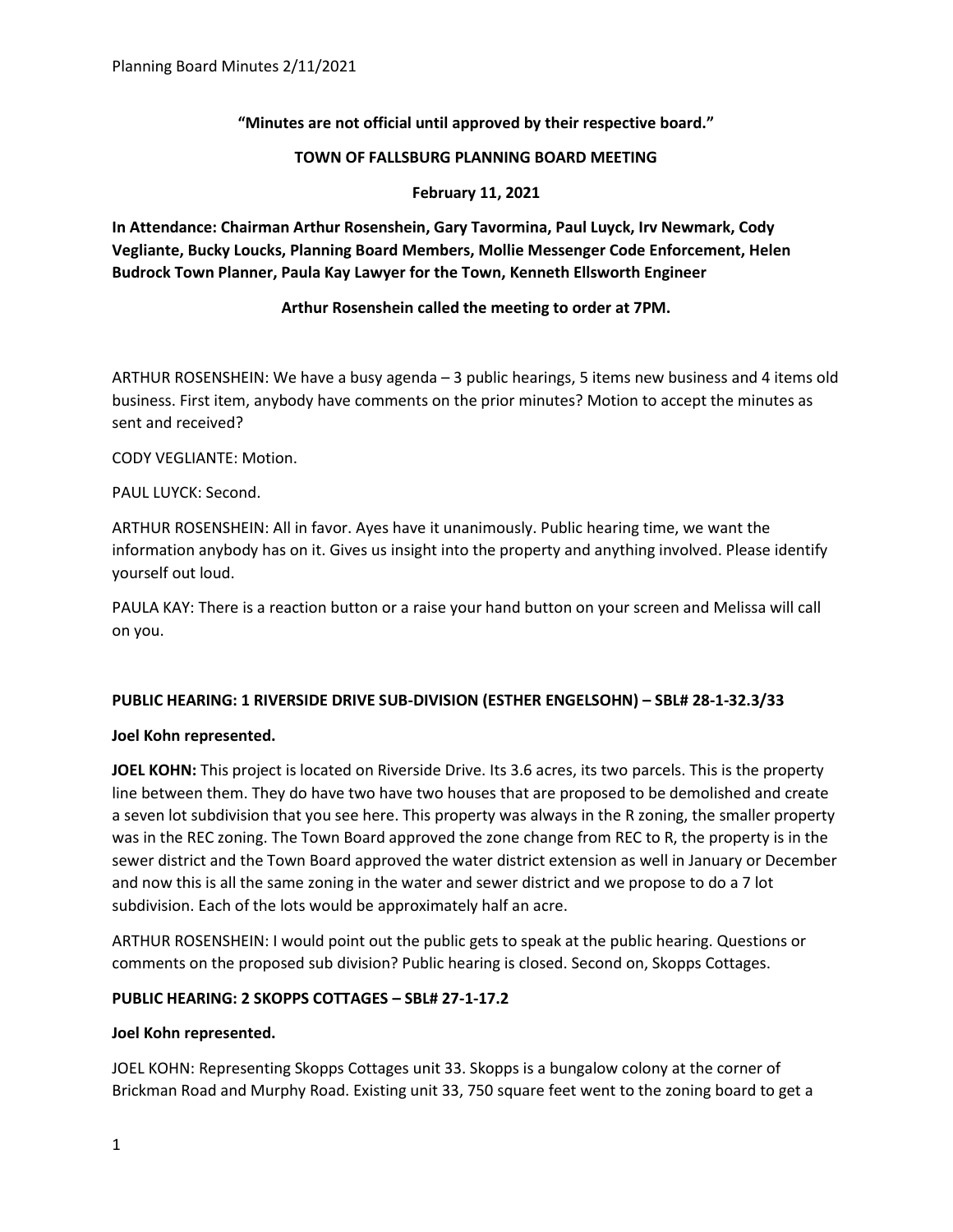variance to replace it with a 3,000 square feet footprint, they only got a variance for 1,800 square feet foot print. Here we are at the planning board to try to get approval for this unit. Its on Murphy Road, it's the same location generally where the bungalow was but improving some separation distance, relocating utilities that are necessary that's allotted.

ARTHUR ROSENSHEIN: Someone who want to speak on this one?

James Legari: I want to be clear on the square footage. I heard the meeting back in August with the Zoning Board and there was discussion about the original proposal of I think 3,000 square feet. Then it was approved by the zoning board for a 1,800 square foot building. Is that correct?

JOEL KOHN: Yes.

James Legari: This is going to be a single story 1,800 square foot unit.

JOEL KOHN: That is correct.

James Legari: Thank you.

Gary Koutcher: This building, is it going to be 1,800 square feet or is the lot size 1,800 square feet.

PAULA KAY: The unit is 1,800.

HELEN BUDROCK: It's a single lot.

MOLLIE MESSENGER: Its not a lot at all, it's a development.

PAULA KAY: The unit at issue is 1,800 square feet as determined by the zoning board.

Gary Koutcher: I wanted to make sure it wasn't two levels of 1,800 square feet. Thank you so much.

Steven Avery: My question is similar to Garys. My understanding was 1,800 square foot was what the zoning board approved. I sent an email to denise, and then what I was hearing is the planning board would be looking at a two story house and the total quare footage would be 1,800 square feet with two floors, so 3,600 – is that not the case?

ARTHUR ROSENSHEIN: No, we will approve one story 1,800 square feet.

JOEL KOHN: It will be a crawl space, not a basement.

PAULA KAY: We went back and tracked this carefully from the initial application to the 239 with the county and the issue is the size of the unit. That's what the zoning board made the determination on. It is a 1,800 square foot unit, that's it.

Steven Avery: Thank you, I think when footprint is used it's a little confusing.

ARTHUR ROSENSHEIN: Anybody else? Public hearing is closed, we go to out third.

## **PUBLIC HEARING: 3 CONGREGATION CHESED SHEL EMES – SBL# 42-1-22.2**

#### **Joel Kohn represented.**

JOEL KOHN: Chesed Shel Emes is the cemetery that had been approved about ten years ago, maybe more, by the Planning Board for a cemetery on Old Turnpike Road. What you see on the site plan is a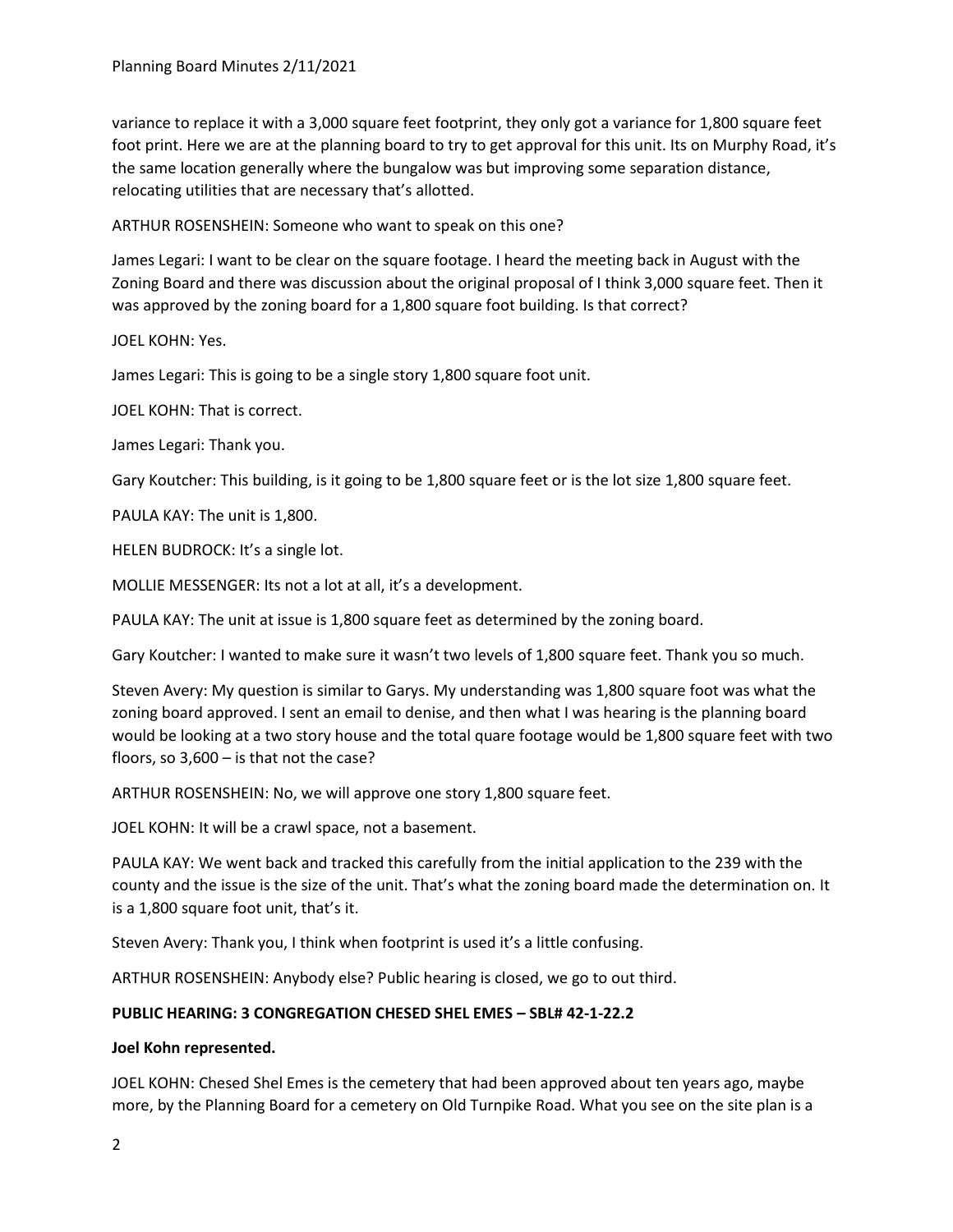master plan for the full build out as far as the cemetery. Theres nothing but graves, walkways and vehicular ways. What you see in lower right is already existing grave stones and the rest is master plan of what they're going to do the next ten, 20 or 30 years. We are looking for the board to approve the master plan. They do want to clear some of the property right now and go into phases as needed.

ARTHUR ROSENSHEIN: Questions? Public Hearing is closed.

**NEW BUSINESS: 1. SUNNY ICEBERG, LLC – SBL# 17-1-39.1/39.3/51.3 – Conceptual review for a proposed townhouse development on the two residential properties and an office building on the commercial lot. Zone: R & B. Acres: 17.80. Location: SR 52, Loch Sheldrake. Cross Roads: Karmel Jacobs Rd.**

## **Marty Miller and Ralph Peragine represented.**

PAULA KAY: We had a technical issue that hopefully you can solve. We do not have an owners proxy.

Marty Miller: There is one and I thought it was delivered to you because we delivered it to the design engineer in Provident. I can email it to you tonight after were done.

Sunny Iceberg owns the property on Route 52 in Loch Sheldrake. Its an interesting property, its located in two zones, a business zone and a R residential zone. The proposal, in respect to this property, is theres a recognition that people are moving up to the Catskills in purposes of all around living and work and they are finding that they need not to commute to their offices in metropolitan areas, although there may be a desire to not necessarily work at home. The base concept of the project is to have an office area which is shown on the map. Were proposing an office building and parking area in the commercial zone, and the intention is the people who live in residential portion will be making use of that office space to come extent. Were not planning on an office that is intended to be necessarily open to the public although there may be some people who have clients who come over. Its not intended to be a public facility. We are providing parking for that but we do have an expectation that people might walk across the property.

If you look at the map provided you see we are talking about 49 residential structures. There are 15 sets of threes and one set of fours. These are intended to be two story structures without basements, at best they'll be on crawl spaces, so were talking about two floors of habitable space. There may be some units that because of topography can have some excavation greater than a crawl space and with respect to those units theres an intention to construct parking. But not a room that's habital for any purpose.

The reason were here is we'd like you to review the concept with us and 2, this property is principally in the water district and wholly in sewer district. We look at the map and there are some units not located in the water district and we need a recommendation from this board to the town board to move the water district line. Specifically we have nine residental units that are not in the water district and we have the recreational area that's not in the water district. In our opinion, and you;ll hear from the experts, that there's adequate capacity, and certainly the recreational area would not be using much water but we'd bring that into the district as well. Its an internal private road.

MOLLIE MESSENGER: Who is the engineer?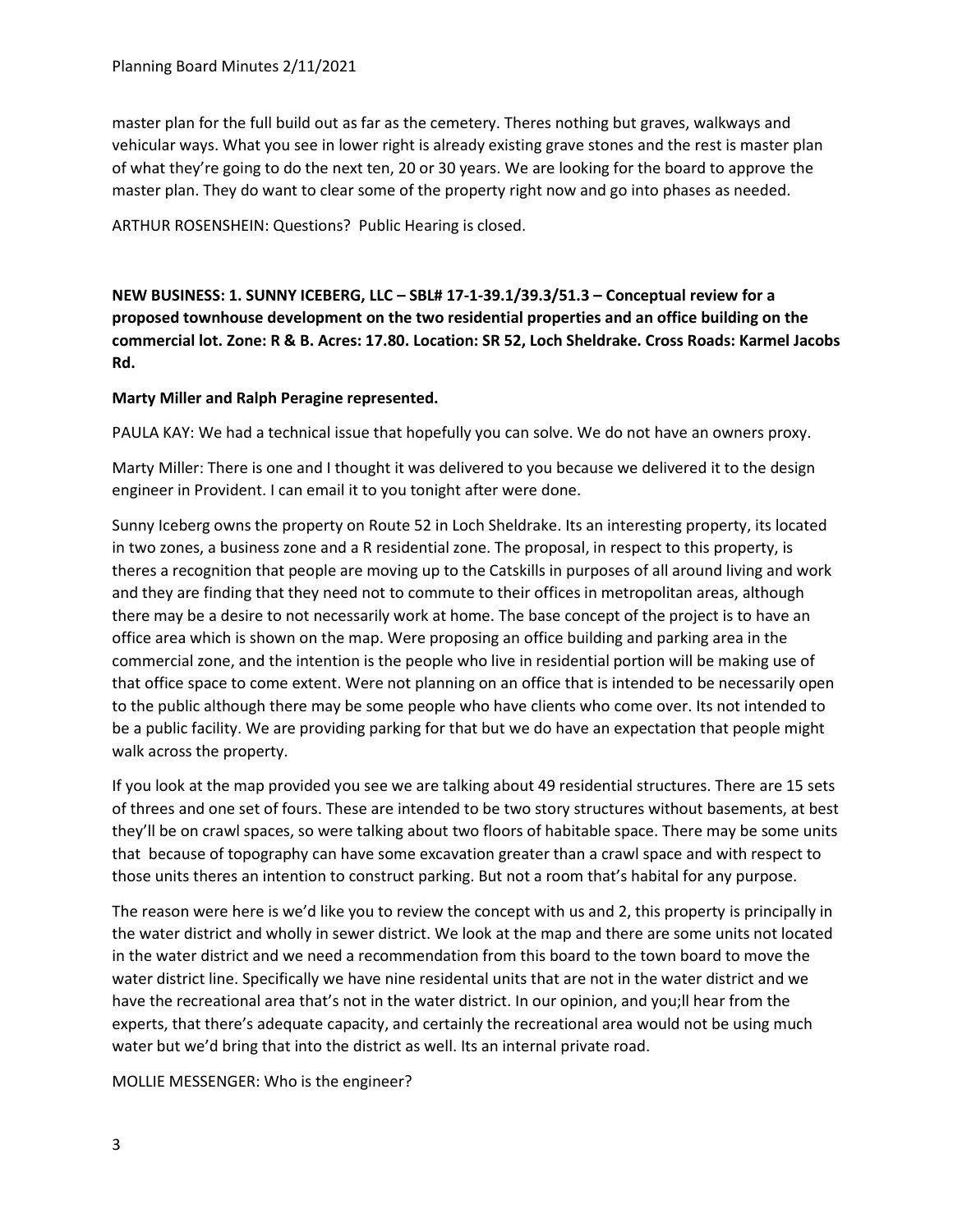Ralph Peragine: Hi, Provident Design Engineering. I'd like to comment about the owners proxy, it was emailed to Denise, Mollie I did not have your email. You had left me a message.

## ARTHUR ROSENSHEIN: How deep is your front?

RALPH PERAGINE: It varies in slope. We have done preliminary calculations, approximately 25% and greater but its based on the NYS GIS Light R file and its not always 100% accurate so when we move forward we're in the process of getting a graphic survey of the property that would be better and more accurate. Based on the Light R 25% of the site is in excess of the 25% slope. We have done a math calculation and if you need that number I can get it.

ARTHUR ROSENSHEIN: We will need it at some point.

RALPH PERAGINE: We will provide those numbers as we move forward. We're coming off of Route 52 and making a turn to get up the grade by using a steeper slope in this area to get up the hill. We have 9 units in sets of three. A small playground area. Back down the hill to the lower end multiple sets of three units where we've established a recreational area, including tennis courts, poolhouse and a pool. A proposed storm water management area in the other corner of the property which is the low area. Weve included some parking off of the road way for visitors. This parcel here is the parcel designated as zone B and what we've done here, pending design, is off of 52, put a parking area beneath a building. There would be about 9,000 square feet per floor, so two floors for parking is what the plan is right now. The entire property is in the Fallsburg consolidated sewer district, however, a portion of the property is not in the water district. Theres several units here,7, and the recreational area that are out of the water district so it would have to be extended to accommodate those units. Those units would only generate average daily flow of about 5 gallons per minute per the estimate. The property again is in the sewer district. The entire project would generate somewhere around 25,000 gallons per day of water and water supply and sanitary sewage.

As of right now we are planning on private roadways but if you are talking about a subdivision we would consider but I would defer to the owner in that respect.

HELEN BUDROCK: We had that issue with another Townhouse development that by the time I came on board it was too far along to go backwards. Since were looking at this for the first time, technically according to zoning law, townhouse developments do have to be a subdivision, with individual lots under individual ownership with a townhouse homeowners association. Also updating the chart that shows your proposed development conforming with the zoning code. It would be helpful to have that preliminary subdivision plat to see how the lots would layout and be sure that they conform to the regulation to the R district.

RALPH PERAGINE: We'll investigate that and the subdivision regulations.

ARTHUR ROSENSHEIN: While I'm thinking of it lets bring you formally on board, Ken also.

HELEN BUDROCK: it might be helpful to have a work session on this. Up to you if you want them to have their homework and come back.

ARTHUR ROSENSHEIN: I think a work session is a good idea whenever we can get together on it. This is going to be proposed as year round housing, and we have to look at the situation for school busses.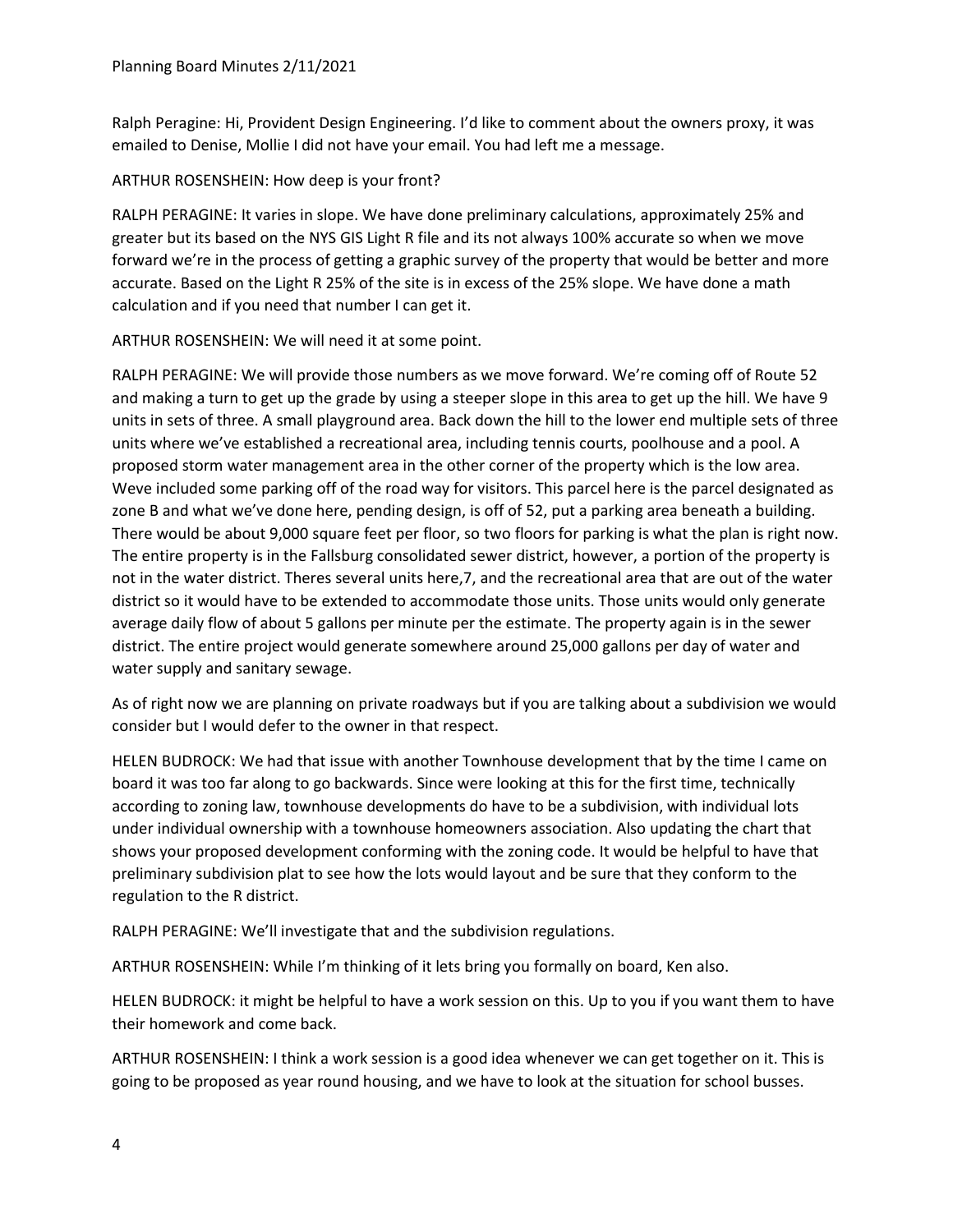RALPH PERAGINE: We have provided a circular loop so emergency service vehicles, delivery trucks and school busses could get in and out relatively easy.

BUCKY LOUCKS: How wide do you have the roads at?

RALPH PERAGINE: At the moment I believe they are 26 feet, preliminarily and conceptually.

ARTHUR ROSENSHEIN: Does the need for a second entrance kick in by the state?

MOLLIE MESSENGER: It has to be over 100 units and I don't think that qualifies with townhouses. We'll look more into zoning as we go.

ARTHUR ROSENSHEIN: If not I was thinking make that road before the first turn as it comes in wider, maybe a Boulevard type of situation.

MOLLIE MESSENGER: The roadways and retention ponds, some of the items are in the setbacks so theres definitely some movement that has to be done.

ARTHUR ROSENSHEIN: A work session I think would be the most valuable way to do it.

HELEN BUDROCK: Does it make sense to have that at this conceptual stage and then send the to the town board for consideration of the extension of the water district, or do that simultaneously?

PAULA KAY: I think before they send too much money it would be wise to get them to the town board.

ARTHUR ROSENSHEIN: I think before we send a recommendation we need to know a little more.

PAULA KAY: No, not a recommendation yet. Just town board for the extension, you don't need to do a recommendation for that. Arthur you can set up your work session and they can get on a town work session meeting.

RALPH PERAGINE: Well work on the water district extension with you, we have no problem with that.

PAULA KAY: That's a town board action. They meet on Monday nights. The next meeting would be March 1<sup>st</sup>.

PAUL LUYCK: The office building that's 9,000 square feet. Where is that? I see a parking lot.

RALPH PERAGINE: As I said it is an elevated structure above the parking. Parking beneath. Because of the grade situation we tucked the parking into the hillside and put the offices above.

#### PAUL LUYCK: What kind of offices?

Marty Miller: its an expectation that there will be professional type offices. People who have a need for a quiet space away from their home, not a physicians office or building that has high public traffic.

HELEN BUDROCK: And is it linked to the housing development or would you be renting offices to anyone? Are they two separate offices or are they intrinsically linked together?

Marty Miller: The expectation is that theres a linkage. It may turn out from the marketing of the offices that they are peaceful from the outside. One of the attractions is that people can live there and quickly commute to work, not a bedroom or dining room. That's the concept behind the design of the structure.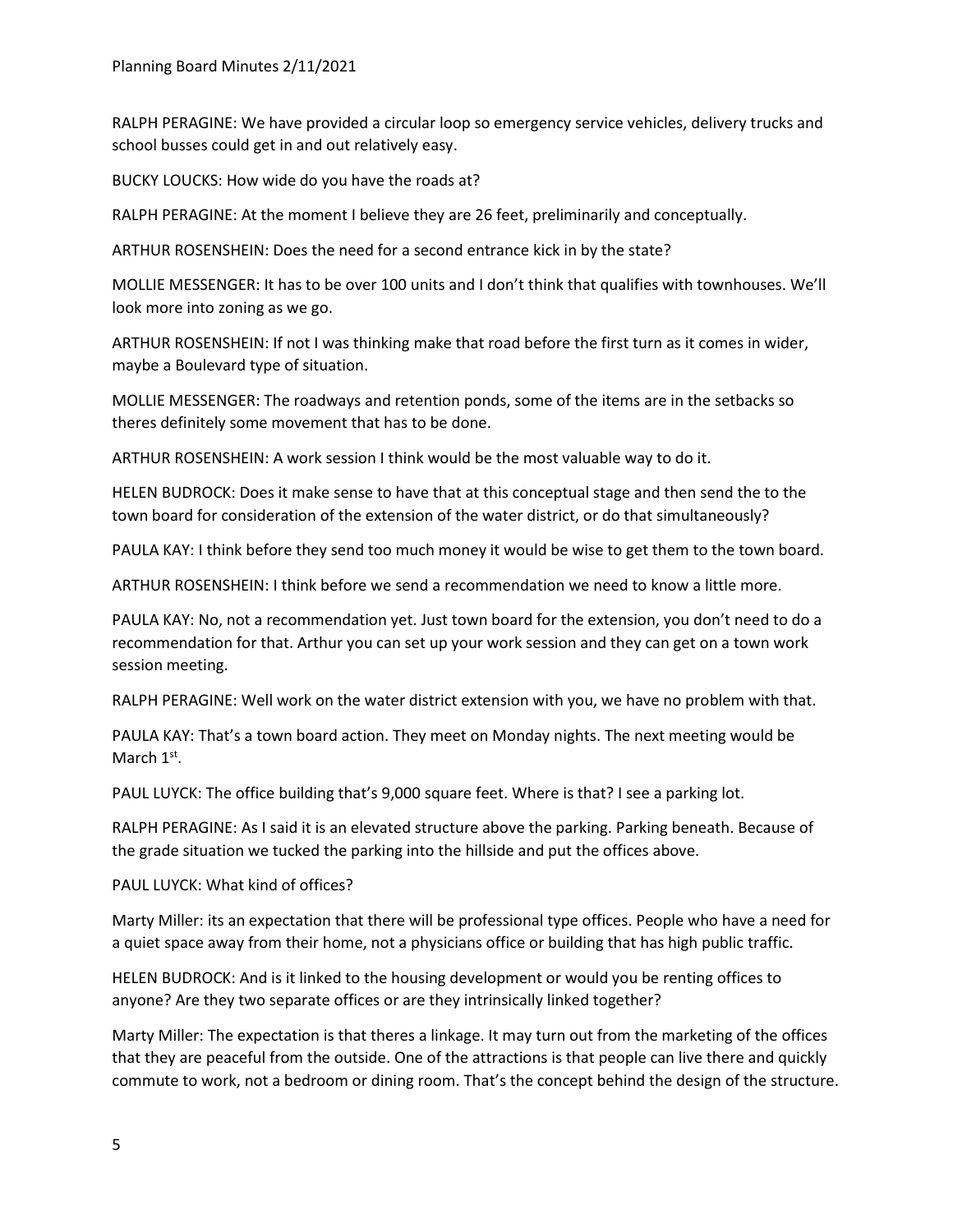There isn't an expectation to put up a sign on Route 52 "office space for rent". There may be empties and that might come from time to time but the people living in this community have a perk.

HELEN BUDROCK: But it is on a separate tax lot? With separate zoning. So even though they are linked it has to stand by itself in terms of zoning and utilities.

RALPH PERAGINE: Separate SBL. It would have to, yes. We haven't found an interconnect yet between the development and the office building because we didn't want to have that kind of detail yet.

Marty Miller: Right now were designing concept. Could it change and develop, sure.

BUCKY LOUCKS: When you're saying you can rent out office space, if I'm a doctor can I rent an office from you? It becomes more of a public building then. We will have to look at that as we go through this because you'll have several different types offices going on. So the parking you have down below might not be enough parking.

RALPH PERAGINE: The parking is based on one per for general office space. The parking is based on multiplier based on square foot of building.

BUCKY LOUCKS: Right, how many offices do you plan on putting in there?

RALPH PERAGINE: Theres no architectural drawings yet.

ARTHUR ROSENSHEIN: But you are planning on making it an attraction.

Marty Miller: Correct. That's the concept of the development.

ARTHUR ROSENSHEIN: So separate but parallel. Ken do you have questions?

KEN ELLSWORTH: No, some technical questions but I'll reserve them for the work sessions. I concur with the comments that the Light R is probably not correct and we don't want to get too excited until they can do topography on site. Its in Loch Sheldrake sewer district so that's not a problem. Water is always an issue so were thinking of that.

ARTHUR ROSENSHEIN: Set up through Mollies office a work session.

Marty Miller: Do you think its premature to go to the town board work session at this point?

PAULA KAY: Theyre going to look at your concept plan. Its really up to you because its completely their decision on whether or not to extend the district. If you want a workshop with the town staff on the planning end first and change your plans then turn it, youre spending money while you're doing that. Either way works, and if you need to do them concurrently that's fine too. The next work shop meeting with the town board is March  $1<sup>st</sup>$ , if you want to set up a work session with the planning folks before that and you think youd be able to get a new iteration of the plans before that that's fine.

KEN ELLSWORTH: And to be clear Paula, the board will take a look at the district to get a feel for it and as they have been doing they wont make a decision on the technical information. They'll get a feel for it if its an absolute no or leading to it.

ARTHUR ROSENSHEIN: The town board would be more interested if tied together? It might be more intriguing if the offices partly connect.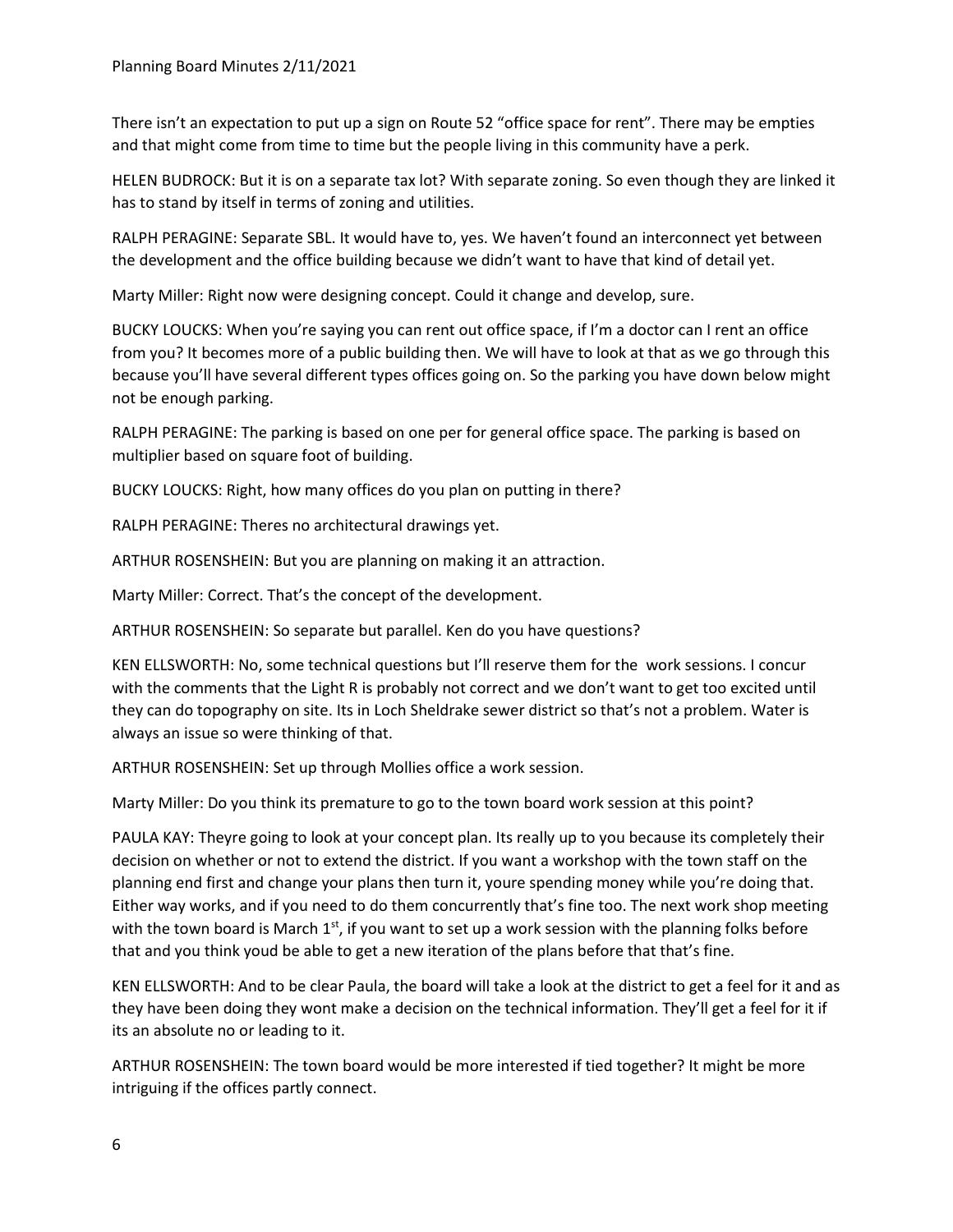RALPH PERAGINE: As we said the priority for the offices will go towards the townhouse tenants and if theres overflow and vacant office space after that to the general public.

Marty Miller: Yes priority and preference would be to the residents. Certainly in sales and marketing of the project – as much as a swimming pool is a perk an office space is a perk.

HELEN BUDROCK: You might want to think about co-working space. That's popular right now and flexible.

Marty Miller: That's an architectualr issue to an extent.

BUCKY LOUCKS: Id like to know how many offices will be in the building.

Marty Miller: That's an architectural thing. You know how many square feet you have and how it gets broken up will develop. You might have flexible walls or small dedicated offices with a common area.

RALPH PERAGINE: Or like some of these companies who run office facilities and rent a particular office but manage the whole floor.

Marty Miller: Internals are flexible.

ARTHUR ROSENSHEIN: General concept that I thought was interesting as a way to pitch it.

PAUL LUYCK: Are you planning for soil testing with elevation to see what you're getting involved in with rock and underground?

RALPH PERAGINE: Geotechnical engineering study, not at this time but moving forward we'll probably need in the future but not for the conceptual.

ARTHUR ROSENSHEIN: Thank you gentlemen.

# **NEW BUSINESS: 2 HARMONY HILLS – SBL# 36-1-28.17 – Requests site plan approval for a 1200 square foot single family house to be used for the caretaker. Zone: R & PRD. Acres: 8.36. Location: 404 Laurel Ave., South Fallsburg. Cross Roads: Brickman Rd.**

## **Joel Kohn represented.**

JOEL KOHN: Harmony Hills is an existing development on Laurel Avenue. It is 15 duplexes and recreational facilities. Its on a 8.36 acre property with 6.86 acres on the east side of the road and on the west side of the road another acre and a half where the storm water management is. They are in need of a caretakers home so they are proposing to add a caretakers home on the other side, which is right across, which would be like a single family along Laurel. We applied the same setbacks that we have for single family homes although this is part of a duplex development, which requires more setback but obviously we are not able to meet the setback for the caretaker unit, but it will look like any other single family home. We will need a variances for density and a variance for lot coverage for the front yard setback and the \*breakup\* setback.

ARTHUR ROSENSHEIN: The lot was purchased in order to make up the lot coverage percentage. That is why you have to go the the ZBA I presume, it was not supposed to be built on originally.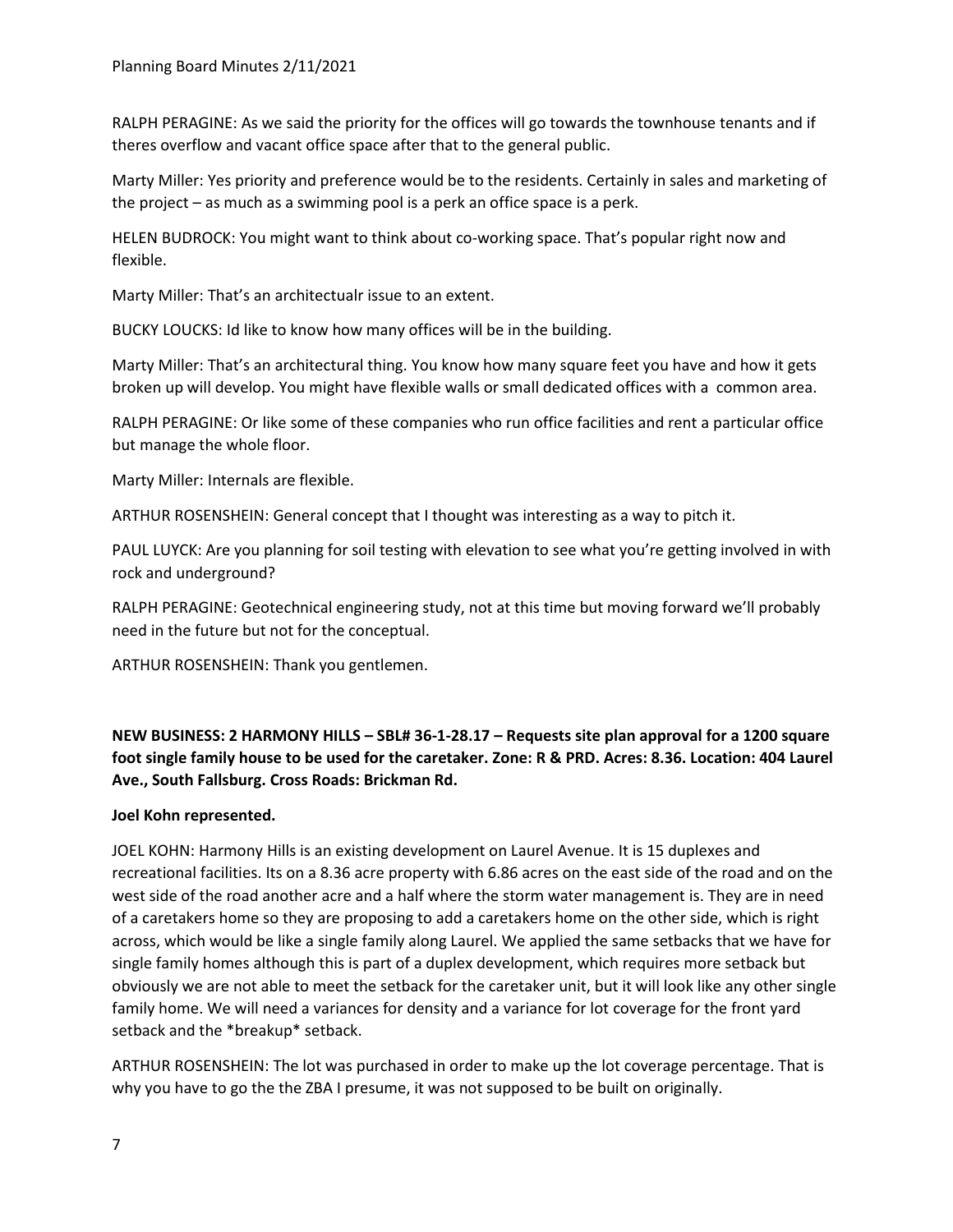JOEL KOHN: Originally there was not a plan to build on it. They do want a care taker which is why this is proposed on the other side of the road. It would look like a typical single family home.

ARTHUR ROSENSHEIN: Would you have a storage unit of some type to hold small equipment, which is typical.

JOEL KOHN: Yeah the basement or garage to that caretakers house.

PAULA KAY: What kind of density variance are you going to need?

JOEL KOHN: The existing development has thirty units, 8.36 acre, the allowable units for the R zoning would be 25 units, so they do have 30 units right now, they will have 31.

ARTHUR ROSENSHEIN: Are you going from exactly 25% lot coverage to higher.

JOEL KOHN: I'm not sure how but Glenn Smith has calculated the lot coverage to be at 27% I believe.

ARTHUR ROSENSHEIN: Already? I thought they had it at 25%. How did that happen?

JOEL KOHN: Maybe the added additional pavement – I am not sure how that happened. So we need a variance for the lot coverage which will be a total of 27.6 acre after this caretaker and driveway gets put in.

ARTHUR ROSENSHEIN: So we want a motion to turn it down because we have a lot coverage issue.

JOEL KOHN: Lot coverage, Density and setbacks, yes.

MOLLIE MESSENGER: If theres going to be another shed or garage on the property you have to be careful with that because if you ask for a variance youre going to need a bigger variance.

JOEL KOHN: I will double check that and if needed will modify the application.

MOLLIE MESSENGER: Are you going to maintain the grounds there better than now? They are just an overgrown lot.

JOEL KOHN: I can suggest that to the owners and management. I will mention it to them.

MOLLIE MESSENGER: Also, the retention pond is not fenced, I don't know if it has to be protected from the house.

JOEL KOHN: Glenn is proposing a site plan with a minimum of 5 foot high fence.

ARTHUR ROSENSHEIN: How deep is that pond basin?

JOEL KOHN: Looks like 6 feet, 8 feet.

ARTHUR ROSENSHEIN: It is pretty deep. I see it says fence on it.

JOEL KOHN: Its not as deep, its like a berm. It goes up then goes down into the pond so its not deep at all.

PAUL LUYCK: This is taking the water across the street.

JOEL KOHN: Correct. Theres a 24 inch pipe as you can see that takes the water across the street.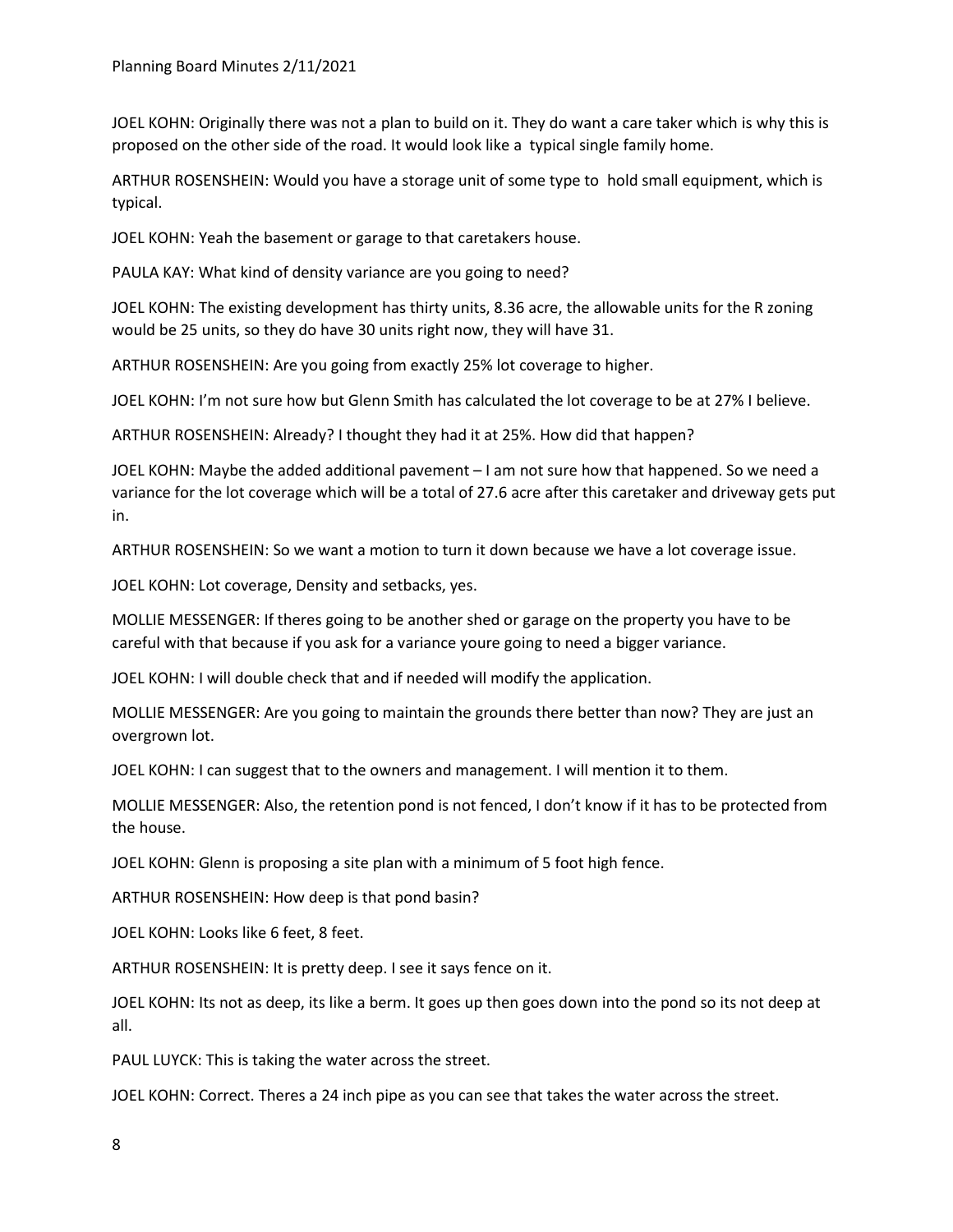PAUL LUYCK: On either side of this property are there any homes?

JOEL KOHN: No houses, no. One property after that there's one. So were here for a motion to turn us down so we can go to the zoning board of appeals.

ARTHUR ROSENSHEIN: Looking for a motion to turn it down and send it to ZBA.

IRV NEWMARK: Motion.

BUCKY LOUCKS: Second.

ARTHUR ROSENSHEIN: Any against? You are officially turned down.

**NEW BUSINESS: 3 RIVERSIDE DRIVE SUB-DIVISION (ESTHER ENGELSOHN) – SBL# 28-1-32.3/33 – Requests a 7 lot sub-division. Zone: R. Acres: 3.6. Location: Riverside Dr., Fallsburg. Cross Roads: Old Falls Rd.**

# **Joel Kohn represented.**

JOEL KOHN: This is a simple 7-lot subdivision. Half acre lots which is the minimum size lots for the zoning in the R zoning district. It will have town water and sewer.

ARTHUR ROSENSHEIN: Is that agreed to or originally?

JOEL KOHN: Originally this property was only in the sewer district and we got a water district extension from the town board.

IRV NEWMARK: I'm concerned with what the front of the buildings are g0ing to look like because theyre going to be fairly close to the road. I'd like them not to look like large barns, I'd like them to have character so when you drive by they look good.

ARTHUR ROSENSHEIN: Are they selling lots or lots with houses?

JOEL KOHN: We don't know yet how they will be selling it. The due plan is to build by themselves and not by town roads, a little recessed.

HELEN BUDROCK: What you have now is strictly a subdivision. What you have is a lot configuration and the abilities of what gets built on the lots is another step.

BUCKY LOUCKS: If the lots are subdivided they don't need to come back.

HELEN BUDROCK: No but that's the process.

BUCKY LOUCKS: This is the only time we got input on this because if they don't have to come back they have one single home.

ARTHUR ROSENSHEIN: That's why I asked about whether they were going to build it or not. If they do we have our fingers in it, if not wwe don't have anything really to do.

JOEL KOHN: Technically they can decide to sell it or build it.

KEN ELLSWORTH: We reviewed this when it first came through and as Mollie pointed out is on their side of the road. It's a new ten-inch water line and theres plenty of flow and pressure.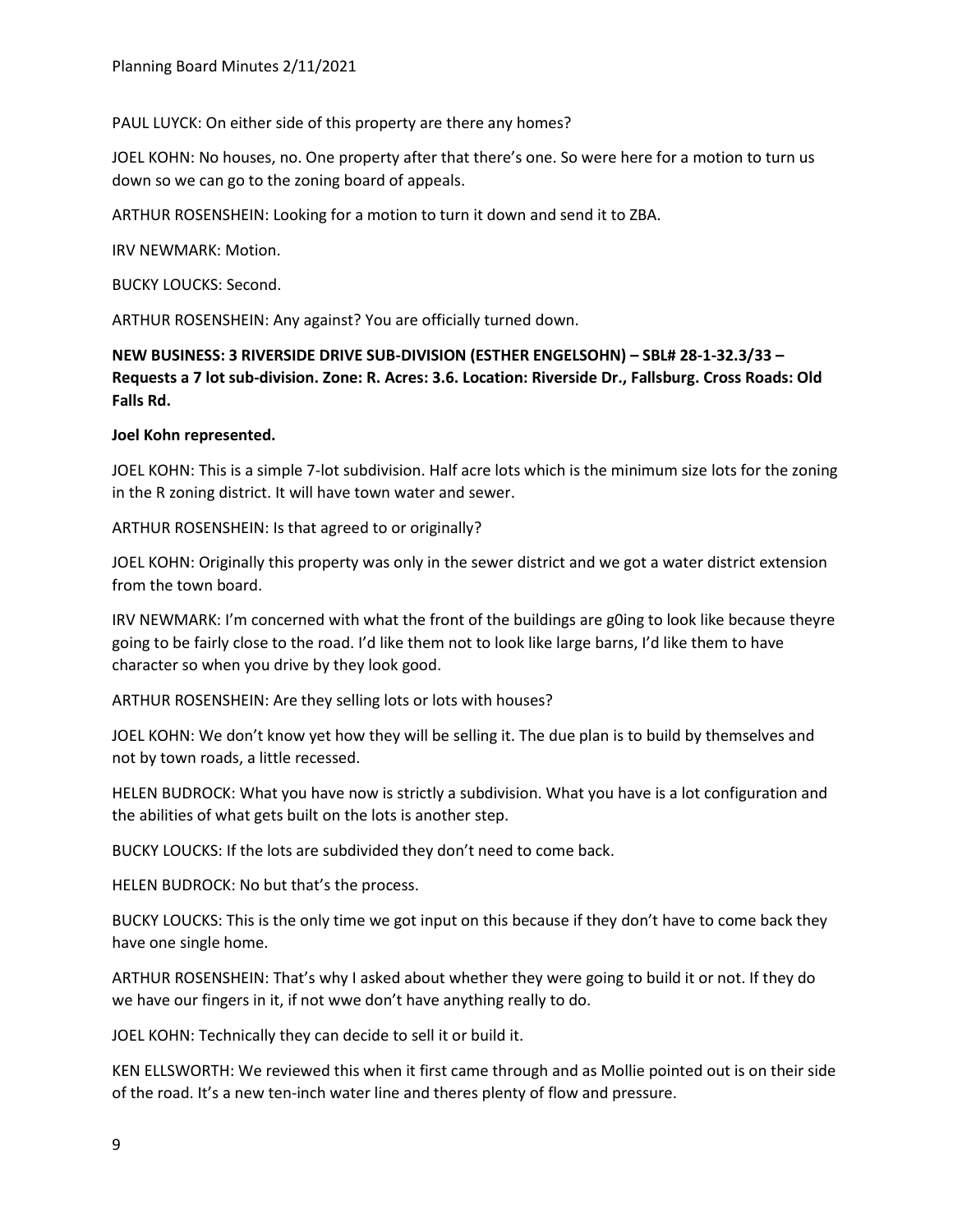ARTHUR ROSENSHEIN: Lets have you and Helen in on this one. What were doing is putting 7 driveways close together coming out of these lots, shouldn't we get the town highway involved to get their idea on this one?

MOLLIE MESSENGER: I can send it to the highway superintendent to see if theres any culverts or anything else needed.

HELEN BUDROCK: And for clarification, it seems like its less than a planning issue and more like an engineering/utility issue. Is there something specific that you or Mollie want me to look at from a planning perspective, do all the lots conform to the zoning regulations? Is there a specific issue you have in mind from a planning perspective?

ARTHUR ROSENSHEIN: Not really. It's a simple sub division. Assuming Ken comes through on it you're probably right.

HELEN BUDROCK: I'll be on standby.

KEN ELLSWORTH: I'd like a little input from the board. When this first came up I think it was looked at as a subdivision where the services would be individual, not like any other homeowner situation. It wasn't looked at as a development. I see where Mollie has some question as to whether we put in one line across and then come off that but if theyre all individual homes they tend to want to be individual services.

PAUL LUYCK: Induvidual services would probably be the best due to the fact that five years down the line somebody sells their lot and somebody wants to do changes it would make most sense to do separate water and sewer for each lot.

KEN ELLSWORTH: You may want to think about, theres seven crossings that will cut the road for the sewer. You may want to have a discuassion on what you want to see that repair look like.

MOLLIE MESSENGER: I don't think that seven road crossings is a good idea. That was part of my comments. The utilities need to be worked out because we don't want seven road crossings.

KEN ELLSWORTH: If you don't want seven road crossings the town will have an additional sewer line. Were going to take a manhole across the road and then expand out in both directions probably, or one way. So were going to be adding municipal utilities for the sewer. The water you probably don't need to do that because its on the edge on the shoulder so theres probably no need to not do just seven utiliites but that's a good point.

ARTHUR ROSENSHEIN: The developer will have to work that out with the town before we give permission.

PAUL LUYCK: Would that be the town? Who will pay for the infrastructure?

KEN ELLSWORTH: I wouldn't think the town would pay for it, I think it's the developers responsibility to do that so typically I would look for Mollie's input, Randy's input, DPW's input and put together a final decision on what they want to see. Those are your two options; individual services with seven cuts or new municipal sewer line which will require DEC approval because youre extending the sewer line.

ARTHUR ROSENSHEIN: Theres no issue with them being buildable lots, right?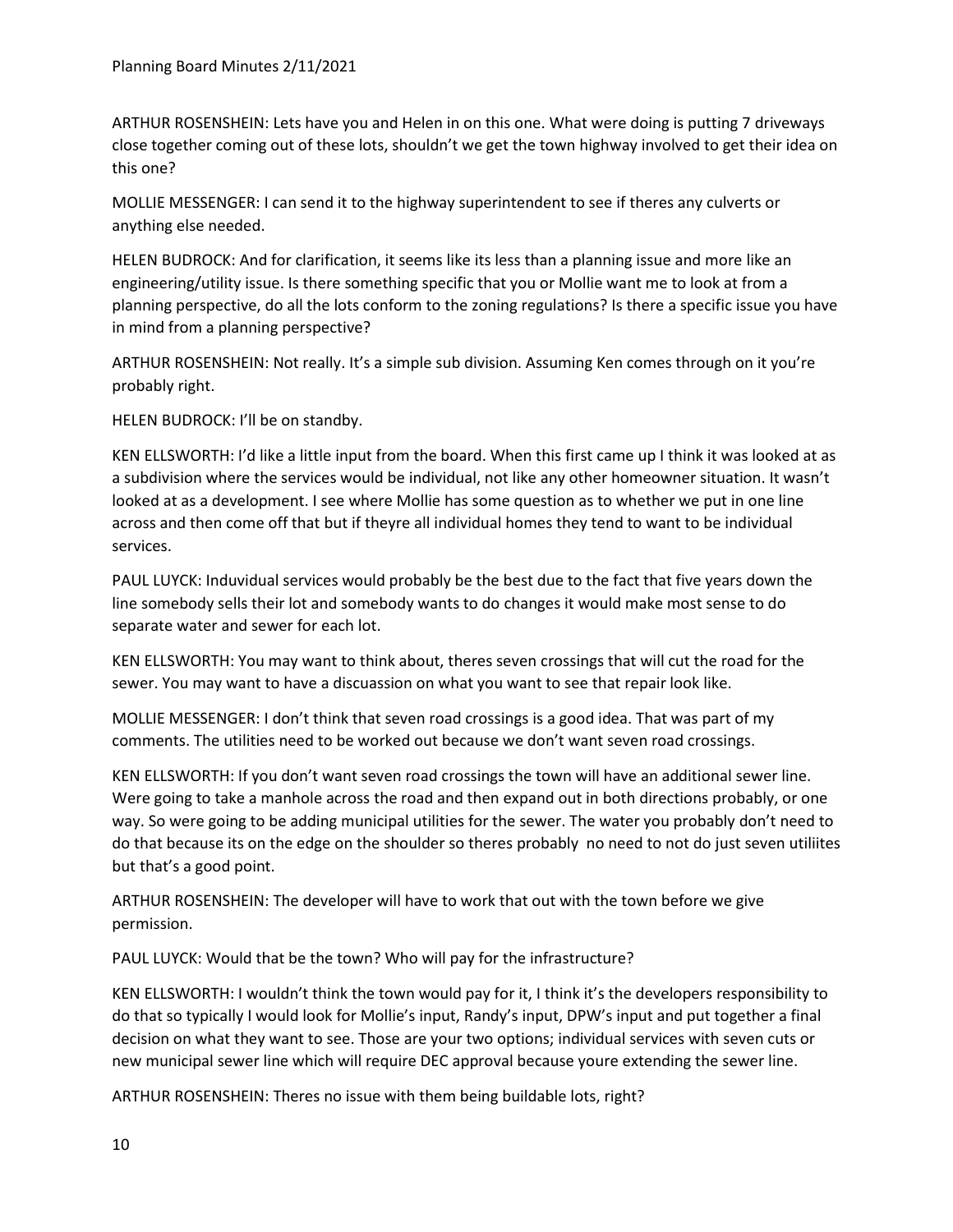KEN ELLSWORTH: Not that I've seen, no.

ARTHUR ROSENSHEIN: So once you have technical details in hand it would be easy to give our approval.

KEN ELLSWORTH: Right and I don't think we can say much about multiple driveways. If it was a development I'd say they'd have one driveway but as Paul indicated they're going to be individual lots so they have their own driveways so you're going to have multiple driveways on Riverside Drive but I'm not sure how you avoid that.

MIKE REILLLY : In regards to the sewer connection we might be able to kind of minimize them by bringing two side-by-side lots together maybe to minimize the cuts so we only have 3 or 4 cuts along the road instead of seven.

KEN ELLSWORTH: What has been said about that before is who plugged the lateral? Which homeowner? And whose responsibility to unplug?

KEN ELLSWORTH: I see what you're saying. Either way we will probably be asking Randy and DPW's opinion on that and come to a conclusion.

ARTHUR ROSENSHEIN: Then it should be simple.

GARY TAVORMINA: Shouldn't each individual lot have its own water/sewer connection?

HELEN BUDROCK: Each lot would have its own separate, Ken needs those details.

ARTHUR ROSENSHEIN: Perhaps we'll see it next month if all the technical are done. Next item, Joel.

**NEW BUSINESS: 4 CONGREGATION CHESED SHEL EMES – SBL# 42-1-22.2 – Requests site plan approval to create a master plan for a cul-de-sac access drive into the central portion of the cemetery along with access walkways and paths throughout the existing cemetery. Zone: REC. Acres: 19.19. Location: 113 Old Turnpike Rd., Woodridge. Cross Roads: Bernsley Rd.**

Joel Kohn represented.

JOEL KOHN: This is an existing cemetery. They want to do a masterplan for the net souple decades for the entire property as for how the grade will be laid out and walkways and vehicular ways. They want to clear out another acre or two and have an open area and then follow the master plan that you received.

ARTHUR ROSENSHEIN: Theres a lot of graves, 5,700. How big, what is the burial society? An organization?

JOEL KOHN: Yes, this organization is a Jewish cemetery and whoever doesn't have any affiliation with any congregational cemetery and whoever wants to be buried with accordance to Jewish law can come here and be buried in this place. I believe they have another one or two cemeteries. One in Town of Liberty I believe.

ARTHUR ROSENSHEIN: How do you anticipate usage? Month, year?

JOEL KOHN: There's no anticipation, sometimes more some seasons less. Of course with COVID-19 there was more unfortunately but there's no anticipation on how soon it will be filled up.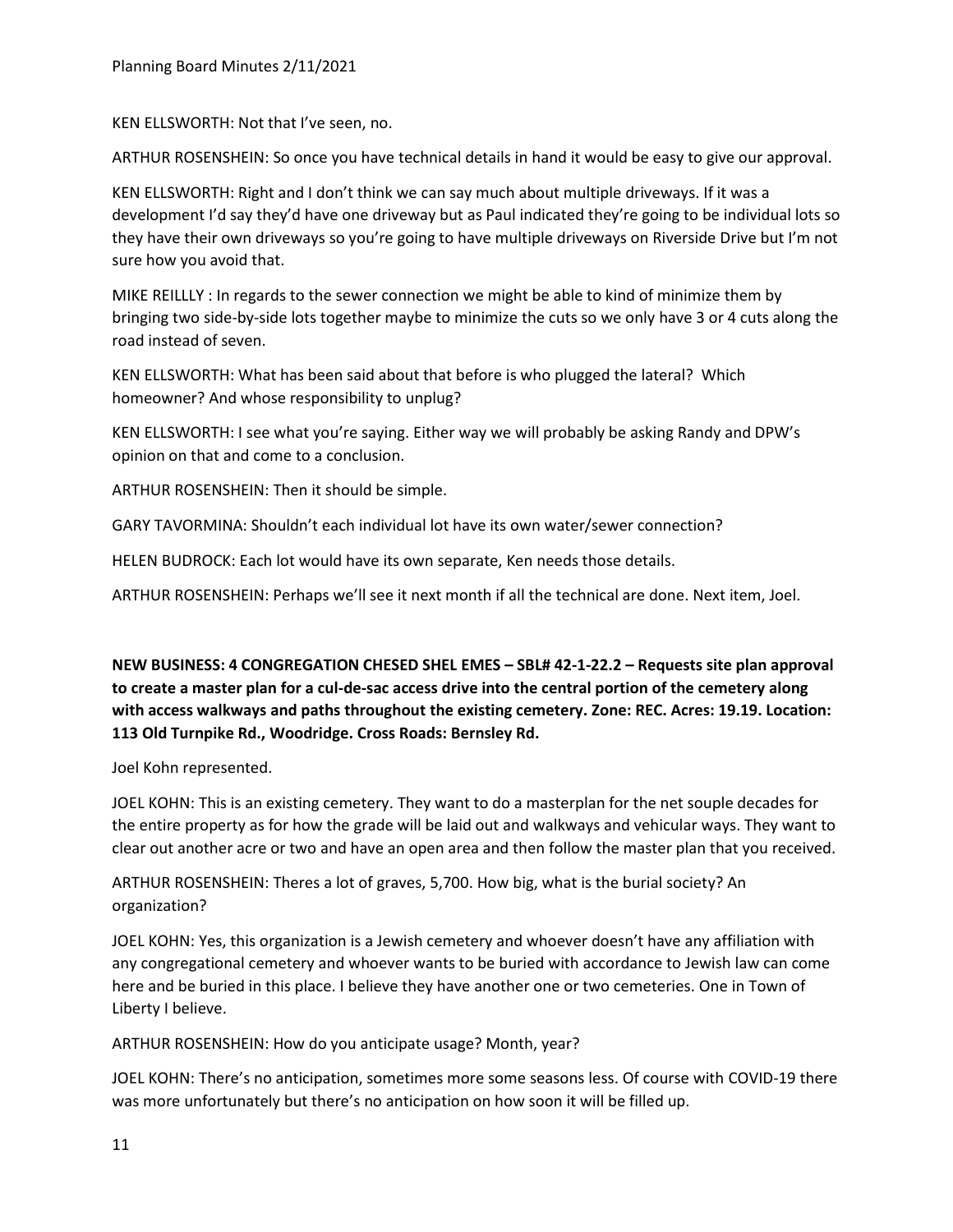IRV NEWMARK: I see there was an issue. They put up a light so they can go there in the dark but the light was bothering the neighbors. I'm in favor of putting the road in and cult de sac. They cant even get the truck with back ho off the road, it would be better if they could drive it and take the machinery off inside. Theres two small buildings, one is a well pump house and one looks like a storage shed, they need to be painted. There should also be lighting in there because occasionally they are there after dark, but it should be down shining lights and the kind where they leave they shut it off.

JOEL KOHN: We got that and will make sure they do the paint job. We have discussed the lighting issue and it shouldn't be an issue with the neighbors lights shining at night.

ARTHUR ROSENSHEIN: I have a question and I tried to look up and find rules on cemeteries and there isn't a lot; the only thing I kept running into is water contamination. If you have significant amount of burials and you have a house nearby that has a drinking water well, is that an issue?

IRV NEWMARK: I don't think in that location. Theres one house below it but the nature of the property slopes down towards the back and I don't think that's much of an issue in that particular location.

PAUL LUYCK: If you look at the topography from the front to the back theres only 50-60 feet of difference in elevation. After the cult de sac on the plan the ground in the back is wet. Are they planning on elevating or what are the plans? It goes up against the wetlands.

JOEL KOHN: Theres no plans to elevate the lands. Wetlands are marked out and delineated so we know where we can go and there will be storm water management between the graves and wetlands.

KEN ELLSWORTH: Is there an order to the progression to each section? Are we assuming front to back?

JOEL KOHN: It is basically front to back.

ARTHUR ROSENSHEIN: We wouldn't mandate the roads to be fully built out but could we put down some rules for widths of roads, parking area, and surfacing.

HELEN BUDROCK: I was looking to see if theres guidance on graveyards and not much.

MOLLIE MESSENGER: Joel can you talk about circulation. When there is a burial everybody will be coming in and out the same road, should it be circular travel?

JOEL KOHN: It will not be a busy situation even when the site will be full. There will not be a lot of visiting, a lot of these people don't have family which is why people get buried on this site. We don't anticipate a lot of traffic at all on this site. There will be a cult de sac in the center. No real traffic anticipated.

ARTHUR ROSENSHEIN: That sounds reasonable, I understand the purpose here. Theres no standards that I inow of.

KEN ELLSWORTH: Mike, when you lay it out it is a Jewish cemetery, anything in those regulations that affect layout or requirements?

MIKE REILLLY : As far as Jewish law?

KEN ELLSWORTH: Yeah.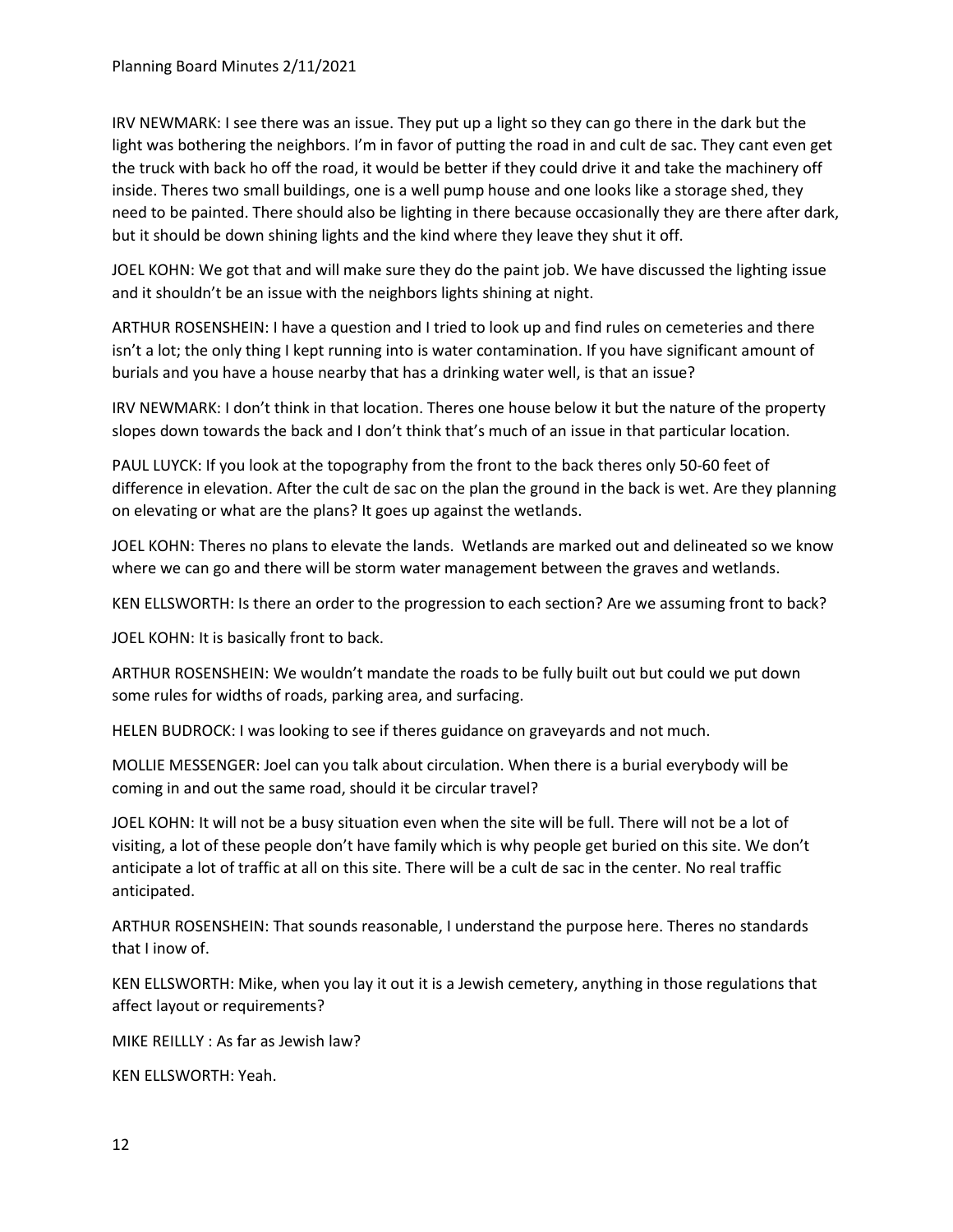MIKE REILLLY : That was all dictated to us by the owners of the cemetery. Right Joel.

KEN ELLSWORTH: I don't know what size its supposed to be so I assume you got into it enough to know what they are.

JOEL KOHN: Yeah this was all laid out exactly and the sizes of the graves and walkway. We all sat down and worked it out.

IRV NEWMARK: There should be a small sign in Jewish or Hebrew but also in English, a small sign that says cemetery. Theres no vandalism, no traffic, when there is a funeral theres a small gathering but there should be identification of what's there.

JOEL KOHN: That could be added to the site plan.

MOLLIE MESSENGER: Joel you talked about not clearing all the same time and only clearing when needed, but your SWIP will be open so will you be clearing the whole site at once?

JOEL KOHN: It will be phased. I guess Mike and Ken will have to work out how the SWIP will go.

MIKE REILLLY : Yeah were going to have to figure that out because its going to take years ultimately.

HELEN BUDROCK: It would be helpful if you had an average volume or range on an annual basis, how many burials they do.

IRV NEWMARK: How could you do that?

MIKE REILLLY : Based on historical data.

PAULA KAY: Maybe look at what theyre doing in Liberty.

HELEN BUDROCK: Just ballpark would be helpful, because I think you'll need that for your phasing plan right? In which areas you want to do first –

JOEL KOHN: They wont clear one grave at a time, probably an acre or two at a time.

HELEN BUDROCK: Can that be added to the plans in terms of phasing and what youre anticipating?

JOEL KOHN: Yes.

JOEL KOHN: I just got a text. Over the last 13 years they had 740 burials, they have two burial sites. That's 56.9 a year. 5700 graves there is good for 100 years.

ARTHUR ROSENSHEIN: Are we good on details? Helen are you on board on this one?

HELEN BUDROCK: I will be if you'd like me to be sure.

ARTHUR ROSENSHEIN: I would because I don't know if we know what were doing.

GARY TAVORMINA: Does it require so much land to be cleared before they start so it looks presentable?

ARTHUR ROSENSHEIN: We'll pay attention to the front. Theres no sense in making them clear anything more than theyre going to use at the rate they'll go.

GARY TAVORMINA: The point is a part of land should be cleared.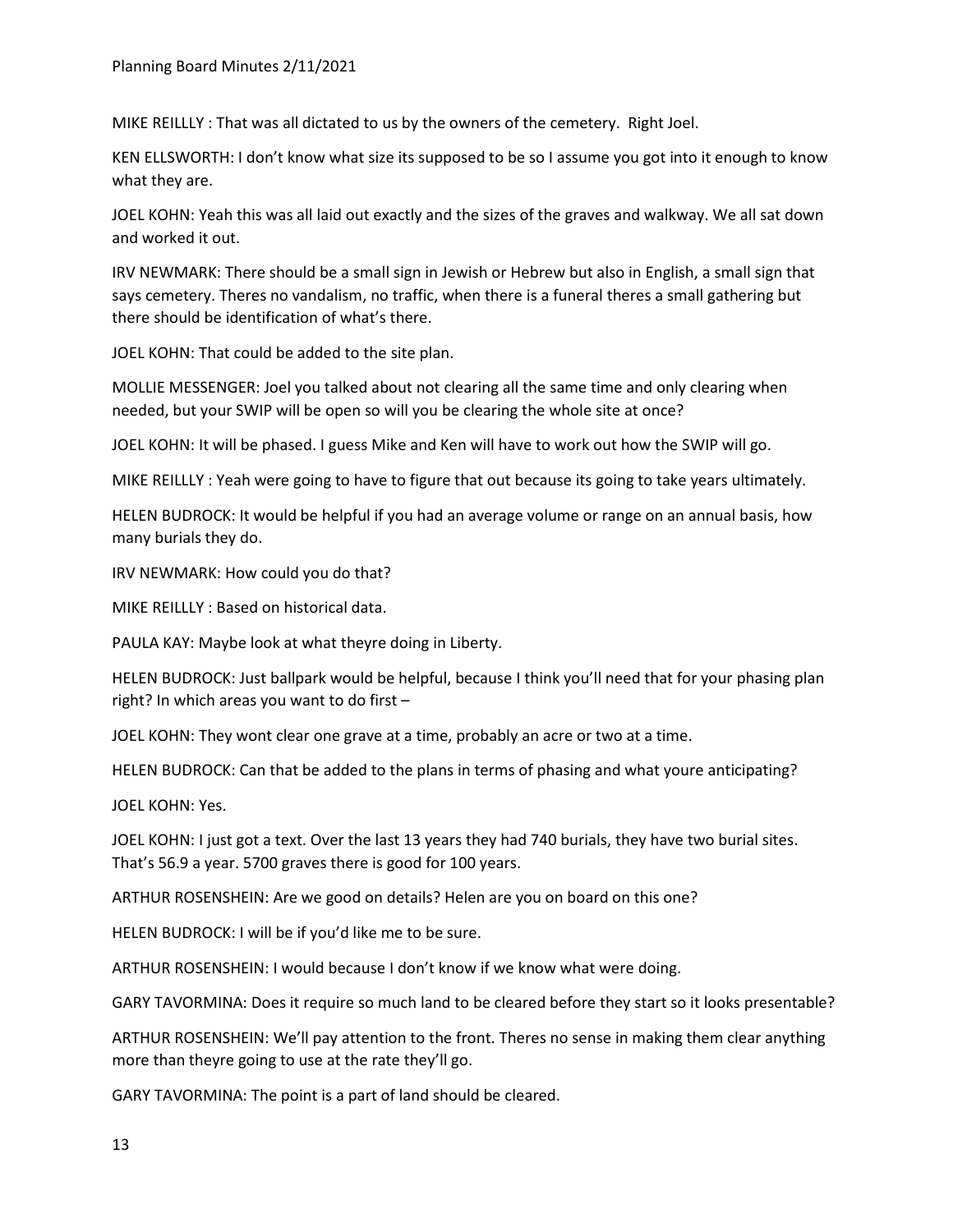PAUL LUYCK: Are you going to have a construction entrance site? Youre going to need roads to get in and out for clearing equipment. If youre using the existing road you might need a construction entrance for equipment. You'll need a plan to get all the way to the back for the future.

MIKE REILLLY : Theres a stone parking lot in the front so I would envision that whoever is going to dig the graves would pull there, unload the machine and then use the access drive to get to wherever needed.

PAUL LUYCK: But to get in and out for sitework.

MIKE REILLLY : We'll develop an ENS plan and there will be a construction entrance for that.

KEN ELLSWORTH: If I'm looking at it correctly everything is cleared all the way to the third way into the cult de sac. Theres many years of gravesites already cleared ready to go.

JOEL KOHN: Right, they want to clear a little bit more.

KEN ELLSWORTH: That seems like it may be all that you want to clear to get your cult de sac constructed.

HELEN BUDROCK: Exactly.

ARTHUR ROSENSHEIN: It's a charitable organization, we don't want to put in too much money in the beginning, theres no purpose in that. Just give us a plan of what you want to do.

JOEL KOHN: We'll give a phasing plan.

ARTHUR ROSENSHEIN: And some idea with the lighting that was mentioned earlier.

JOEL KOHN: And what we said there will be a detail on the site plan showing the type of lights to be installed on this property. Regarding clearings they do need a year or two to let the ground settle before they can start to bury after trees and strumps.

ARTHUR ROSENSHEIN: What kind of maintenance do they have? Hire a company to mow it?

JOEL KOHN: I'm not sure if they hire or own their own but it is being taken care of.

ARTHUR ROSENSHEIN: It is maintained.

JOEL KOHN: Yep.

MOLLIE MESSENGER: I don't know if you did or not, but you'll need Ken engaged to review the SWIP and everything.

PAUL LUYCK: With the cemeteries around the areas for years they started out with similar scenarios, then what happens after 40-50 years the town is maintaining the property. I have a cemetery by me and nobody's taken ownership and the town has to come in and mow it. Is there a way of preventing that from happening in the future?

JOEL KOHN: All I can say is it will be maintained. I don't know what will happen in 50 years.

ARTHUR ROSENSHEIN: I'm on the cemetery committee in Woodbourne and that is a problem for everybody.

PAUL LUYCK: That's another expense the town has.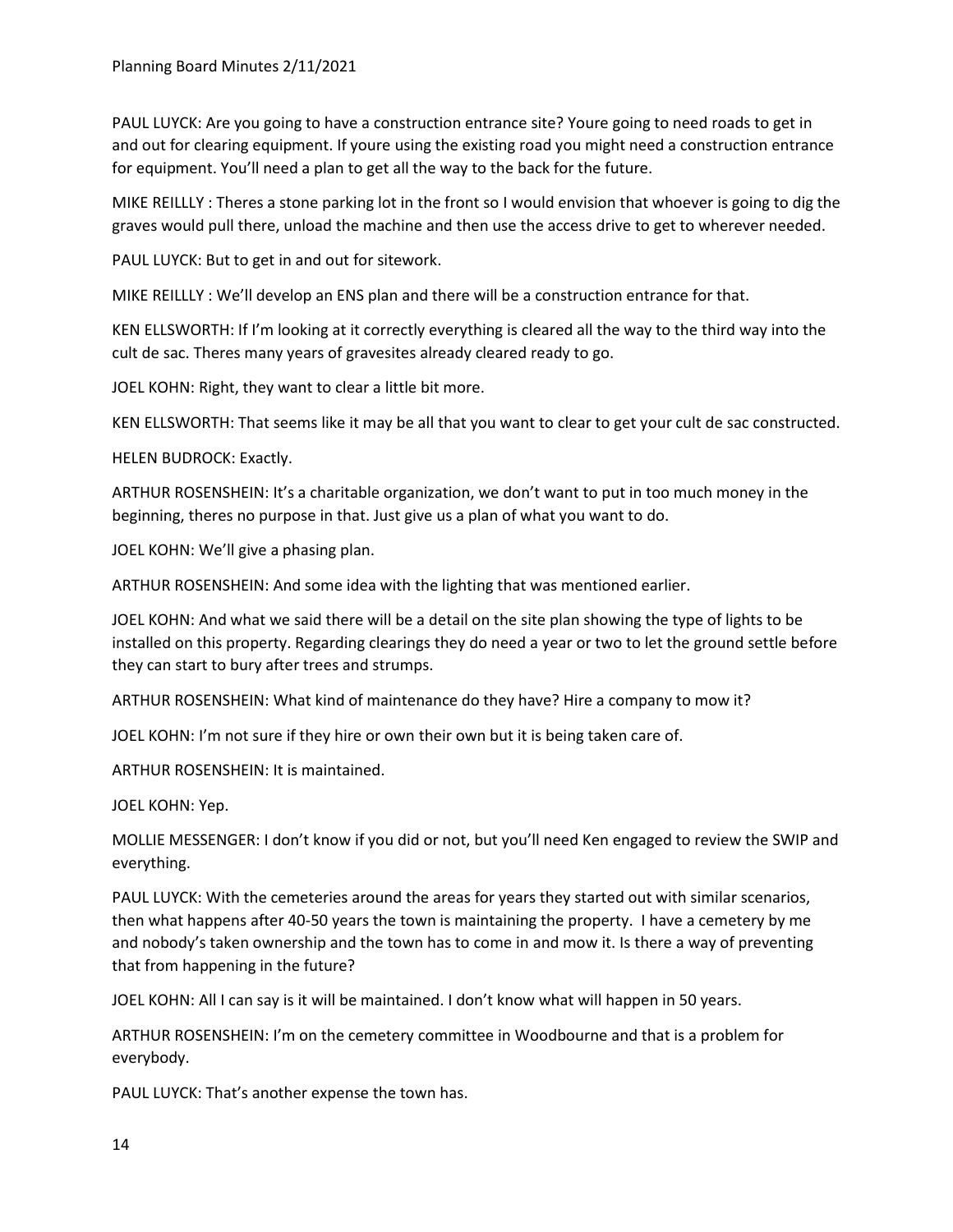ARTHUR ROSENSHEIN: I don't think theres anything we can do. We cant ask for money for perpetual care. Youre right but unless theres a good idea I don't know what we can do about it.

PAUL LUYCK: Can somebody do homework to see what other cemeteries so? I know in Ellenville went by the wayside and the perpetual care has fallen.

PAULA KAY: I can talk to the association of towns and see if theres something other town s have dealt with.

ARTHUR ROSENSHEIN: I think that's if for the night on that one.

**NEW BUSINESS: 5 HEIDEN ROAD LLC – SBL# 60-1-25/26/60.3 – Requests conceptual review for a proposed manufactured home park consisting of 60 doublewide manufactured homes. Zone: REC. Acres: 37.28. Location: Heiden Rd., South Fallsburg. Cross Roads: SR 42.**

**Jay Zieger Michael Reilly and Joel Kohn represented.**

JAY ZIEGER: The project is located off of Heiden Road, not far from Miron Hills. The proposal is a manufactured home park, 60 double wide homes and recreational and other facilities. The site is 37+ acres. Currently the concept is private water and sewer plant.

JOEL KOHN: The front half of the property is on the towns water district so we intend to add that to the towns water system. The back half is not within the town water district.

ARTHUR ROSENSHEIN: No test wells yet I presume.

JOEL KOHN: We'll do test wells.

ARTHUR ROSENSHEIN: Back up on Alpine I get more than anybody.

MOLLIE MESSENGER: Jay you had big issues with a different development and a manufactured home park. I don't want to go back to what we had to do with that project. We understand this is going to be an acutal mobile home park and not individual lots?

JAY ZIEGER: It will not be individual lots. At the end of the day we may convert it to a co-op or a condo.

MOLLIE MESSENGER: It cant be a condo, Jay, it cannot be a condo. Its either a manufactured home park or a development of some kind.

JAY ZIEGER: I'm not sure that's correct but we can look into that. The last one we had an issue with is we wanted and did subdivide it into individual lots. If you're doing it as a co-op for example theres no subdivision, no anything, its on one parcel of land.

MOLLIE MESSENGER: Right, I need you to understand that its one parcel of land and you cannot do a subdivision like you did on the other project.

JAY ZIEGER: Totally understood.

ARTHUR ROSENSHEIN: Whats the concept? Somebody rents a space?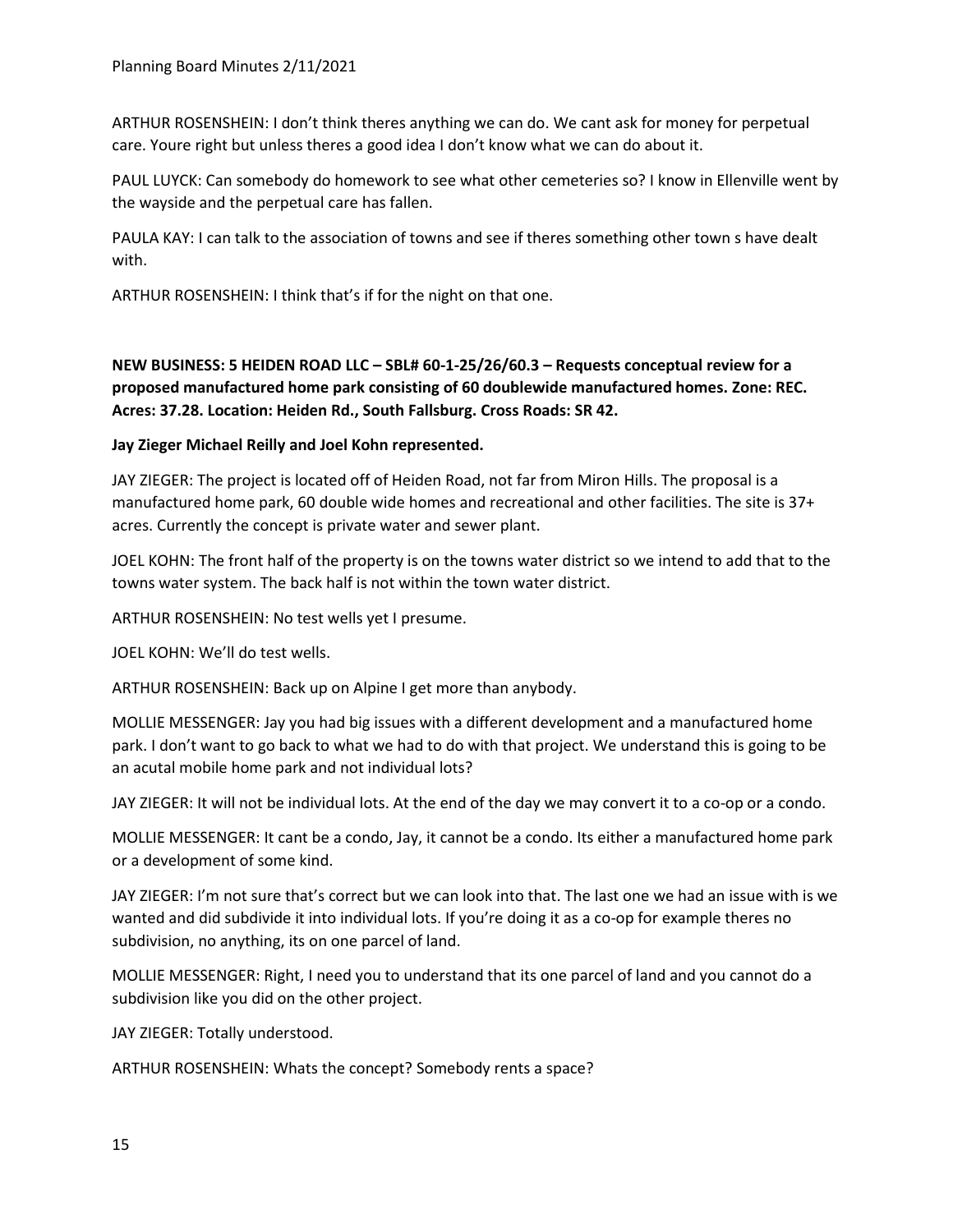HELEN BUDROCK: Like a traditional manufactured home community, you own the home but you don't own the land underneath.

ARTHUR ROSENSHEIN: How portable are these?

JAY ZIEGER: Theyre not terribly portable and that's why NYS Law has a Mobile Home Bill of Rights law. The thought is youre renting and the next day the landlord decides to triple rent and these things are hard to move. The homeowner would own the house rent the site, 'pad' we call it.

MOLLIE MESSENGER: I have to disagree, they are very easy to move.

PAULA KAY: A lot of time the people who own them don't have the means to go anywhere else.

JAY ZIEGER: The plan is that they wont be moved, theyre in it for the long term, as is most parks.

ARTHUR ROSENSHEIN: Unfortunately we have the example of Fox Croft in long term issue.

JAY ZIEGER: I'm not sure what the issue is with Fox Croft other than they had a maintenance issue.

ARTHUR ROSENSHEIN: The owners got old, the people who moved in were of less economic standing.

JAY ZIEGER: I don't think that's the target buyers or owners here. The mobile park that Mollie had mentioned, the houses are in \$250-300,000 range.

PAULA KAY: The intention jay, will your client be holding mortgages for the purchasers or are the purchasers going to secure their own mortgages?

JAY ZIEGER: The developer will not be holding mortgages. We expect that most instances the buyers will be cash buyers.

MOLLIE MESSENGER: That's the issue we had last time Paula, you cant have a mortgage on a house that doesn't have land.

PAULA KAY: The attorney general frowns quire a lot on those financial situations these days.

JAY ZIEGER: A lot of those are lease to own and none of that is planned here.

PAULA KAY: You said recreational building and other. What's other?

JOEL KOHN: Sport courts, a community building and two pools.

ARTHUR ROSENSHEIN: Owned by the owner of the same property?

JAY ZIEGER: Yeah there will be a home owners association or something along those lines.

PAULA KAY: Can there be a HOA if the land is one lot owned by one entity?

JAY ZIEGER: There may be a technical answer but for example if this was a co-op it would all be one parcel, one owner, and the co-op corporation would own the land and whatever's on it. We did it as a condo it would be owned by the condominium association. HOA I didn't look whether we can do it in that way, probably cant. But without taking away HOA it will be owned by the association.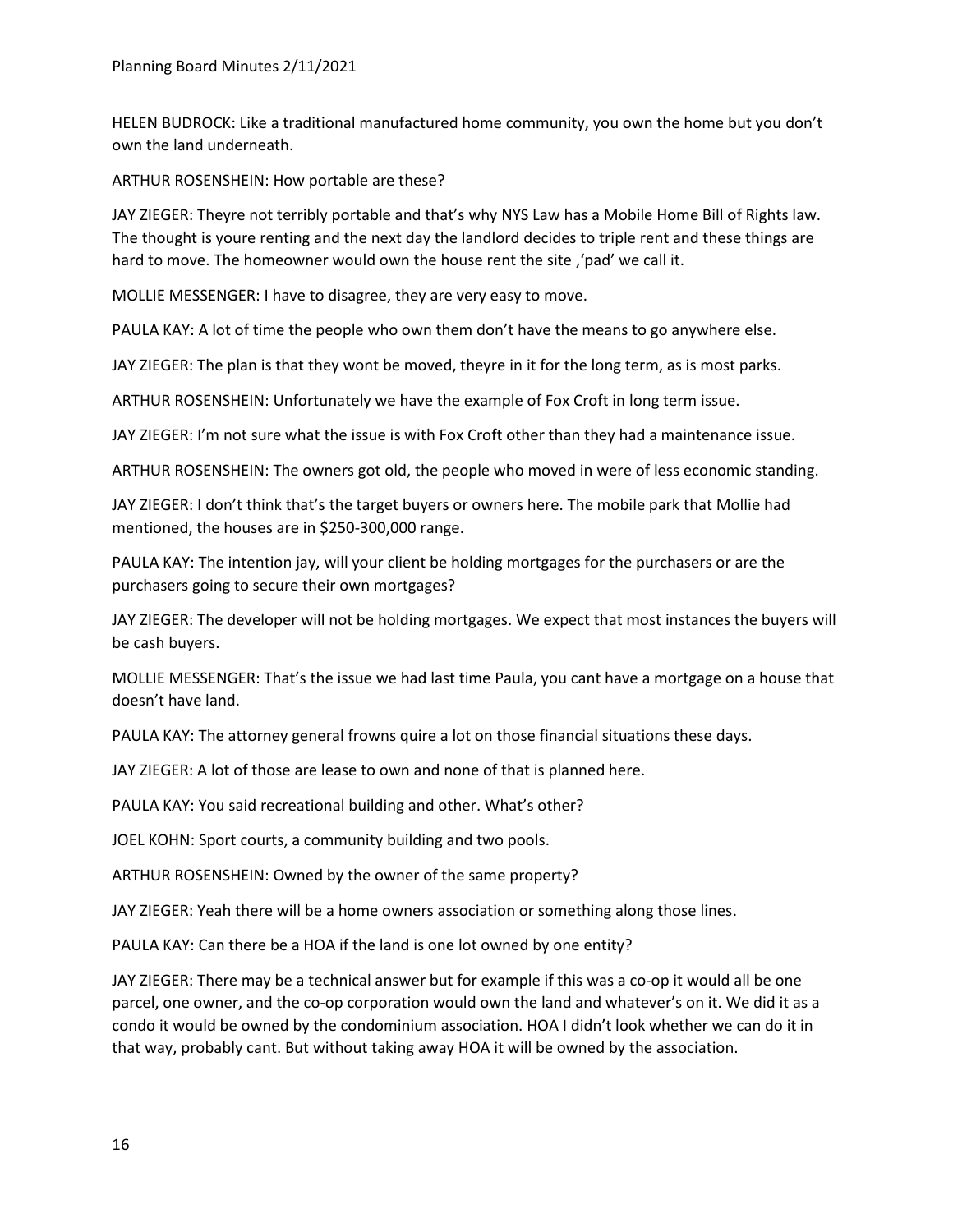HELEN BUDROCK: You can call it a 'park association' or something like that but in theory the rent that people pay for their slab, would be of a sufficient amount to cover things that would normally be incorporated into the common fees like maintenance.

JAY ZIEGER: Snow removal, lawn mowing, yeah.

ARTHUR ROSENSHEIN: Because fo the nature of this would we want to bond the amenities? Make sure they get built. Then turn it over to the association.

JAY ZIEGER: I don't know that theres an objection but why is this different from the other developments we do?

ARTHUR ROSENSHEIN: The building owner cant put it on wheels and make it go away.

JAY ZIEGER: IF it were a housing development they couldn't do that either.

ARTHUR ROSENSHEIN: I Think its something we need to consider. This is something we need to put thought to because we don't have experience with it.

PAUL LUYCK: I saw on the plan it said the trailers are 8X65.

JAY ZIEGER: They're doublewides.

JOEL KOHN: 26x65.

PAUL LUYCK: This is like a doublewide community.

JOEL KOHN: 1,700 square feet.

PAULA KAY: What about for, I know these are a good size, what about sheds or other structures that are associated with each unit? Are they allowed? If people are mowing their lawns or children's toys? Will structures be allowed and how will they be located?

JOEL KOHN: I don't think there will be other sheds besides the maintenance shed.

JAY ZIEGER: Paula the lawn mowing and those things will be done on a community wide basis. storage per unit, that's not contemplated and maybe there will be spots under the deck or they will have to bring stuff indoors.

PAULA KAY: I think the board should keep in mind that there might be an issue if theres not a dedicated location.

ARTHUR ROSENSHEIN: I assume this has to do with the town having water district or drilling test wells. Correct?

JAY ZIEGER: We're going to have to drill test wells. And provide adequate water and redundancy in that Mike can probably answer.

KEN ELLSWORTH: You'll probably have one building to house the treatment facility.

JAY ZIEGER: And on site we show where the proposed sewer plant will be.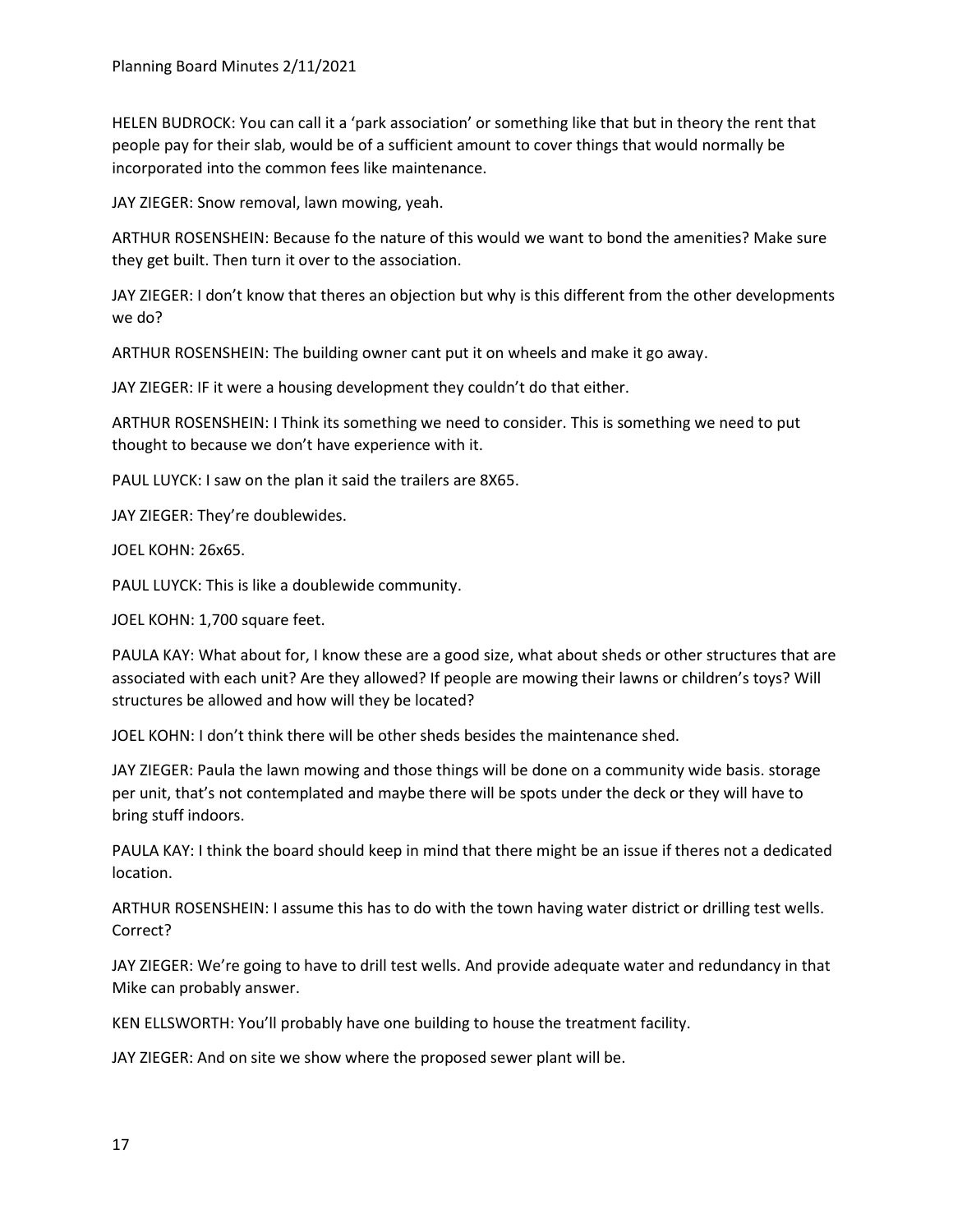IRV NEWMARK: There may be an issue with where the sewer affluent is going to go. Fallsburg Lake, I foresee big problems with the neighbors.

BUCKY LOUCKS: They have to go through DEC to do it.

JOEL KOHN: They would need a SPEDES permit for where it will be discharged and the sewer plant itself will be approved by DEC.

ARTHUR ROSENSHEIN: What's the next step? This is conceptual. Do we want a workshop?

JOEL KOHN: We will need a workshop.

MOLLIE MESSENGER: Have you got to environmental constraints, removing those? I know this is really conceptual.

MIKE REILLLY : This is just a sketch plan. Still have to drill test wells, Jim Bates flagged wetlands, Galligan did topo, survey and boundary.

MOLLIE MESSENGER: There is a code section in the manufactured home park where you cant have any structure 25 feet next to another structure so if you are having side decks or anything else.

HELEN BUDROCK: Right now the units are spaced exactly 25 feet apart. I think it would be helpful if you have an idea of what the units might look like, even if its sample. I assume the idea is to develop and build them all at once and sell them so people don't do individual design.

JAY ZIEGER: Probably do it in phases. Maybe not do 60 at a time, 25 at a time then the rest.

HELEN BUDROCK: Being its manufactured there should be models out there that you can show us.

JAY ZIEGER: I'm doing a similar type development in Thompson that if you want to drive by and see what it might look at. Windsor Estates on Peter Luger road. The same developer that is doing the one in Thompson did one in Liberty on Kelly Bridge Road. That one is fully built out. They seem to be similar. The Orchards in Fallsburg may have some similarities as well.

MIKE REILLLY : The stream discharge, it would go into Pleasure Lake, it will go into Sheldrake Stream.

IRV NEWMARK: That's a plus.

ARTHUR ROSENSHEIN: You can set up a workshop with Mollie. Lets move on.

**OLD BUSINESS: 1. SKOPPS COTTAGES – SBL# 27-1-17.2 – Requests site plan review to demolish and replace unit 21E. Variance was granted for an 1800 SF replacement unit on 10/15/20. Zone: R. Acres: 16.99. Location: 305 Murphy Rd., Fallsburg. Cross Roads: Brickman Rd.**

#### **Joel Kohn represented.**

JOEL KOHN: This is a replacement unit, 800 square feet, it was approved by the ZBA. It was discussed with code enforcement about having a basement or not. This will be a single-story square foot unit on a crawl space.

ARTHUR ROSENSHEIN: This is type two so no environmental to do.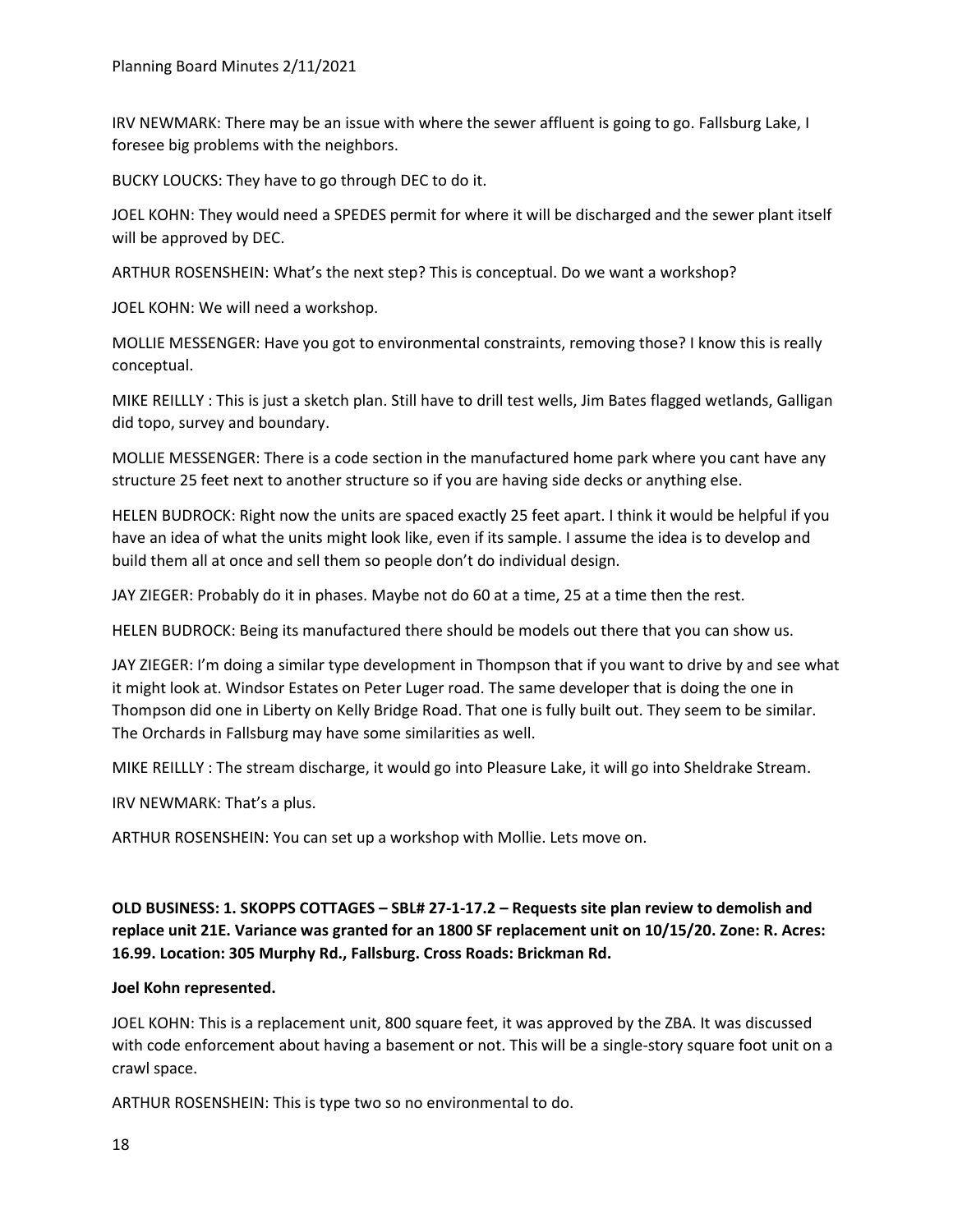MOLLIE MESSENGER: We got the 239 response which was local determination. Joel sent the elevation which was changed, we'll get a new one. The board had asked about elevation.

ARTHUR ROSENSHEIN: Just cut the basement out and put it on a slab.

JOEL KOHN: Irv suggested last time window shutters and they've been added.

IRV NEWMARK: It could be helpful to put a roof over the doorway so when you unlock your door in the rain youre not getting rained on, and it would make the building look better.

JOEL KOHN: Okay thank you.

MOLLIE MESSENGER: Ken did you see the utilities?

KEN ELLSWORTH: I'm not sure how its being serviced. I'm assuming theres utilities to the one that's being torn down. I'm not sure if therye going to use those or replace the ones they have.

JOEL KOHN: The waterline is not exactly known, we will disconnect the existing unit and then reconnect. They propose to move the manhole.

ARTHUR ROSENSHEIN: Is there anything that stands between this and approval tonight, pending review?

KEN ELLSWORTH: Give me that chance to review the details of the sewer and water connection.

ARTHUR ROSENSHEIN: IT would be motion to approve an 1,800 square foot replacement building for a 750 square foot, on a crawl space single story to appear as per very close to the picture that we've seen and my signature pending technical review of the utilities.

GARY TAVORMINA: One or two stories?

ARTHUR ROSENSHEIN: One story.

BUCKY LOUCKS: Is there any outstanding violations on this property?

MOLLIE MESSENGER: They've had quite a few building permits and I'm not aware of any violations currently. The only other thing that I wanted to add was ive been discussing a lot with the Fire Department as far as access and entry. We haven't submitted this plan but so the board knows its something we should think about in the old developments and if we need to widen entry or get a gate code or those types of things.

ARTHUR ROSENSHEIN: DO we want to write that in technical review?

MOLLIE MESSENGER: We can. I know we haven't talked about it with Joel, if there is an issue we should try to clear that up also.

ARTHUR ROSENSHEIN: Lets include that under technical in case anything comes up. In that case we'll make a motion with condition we get technical review first.

BUCKY LOUCKS: Motion.

CODY VEGLIANTE: Second.

ARTHUR ROSENSHEIN: All in favor. The ayes have it.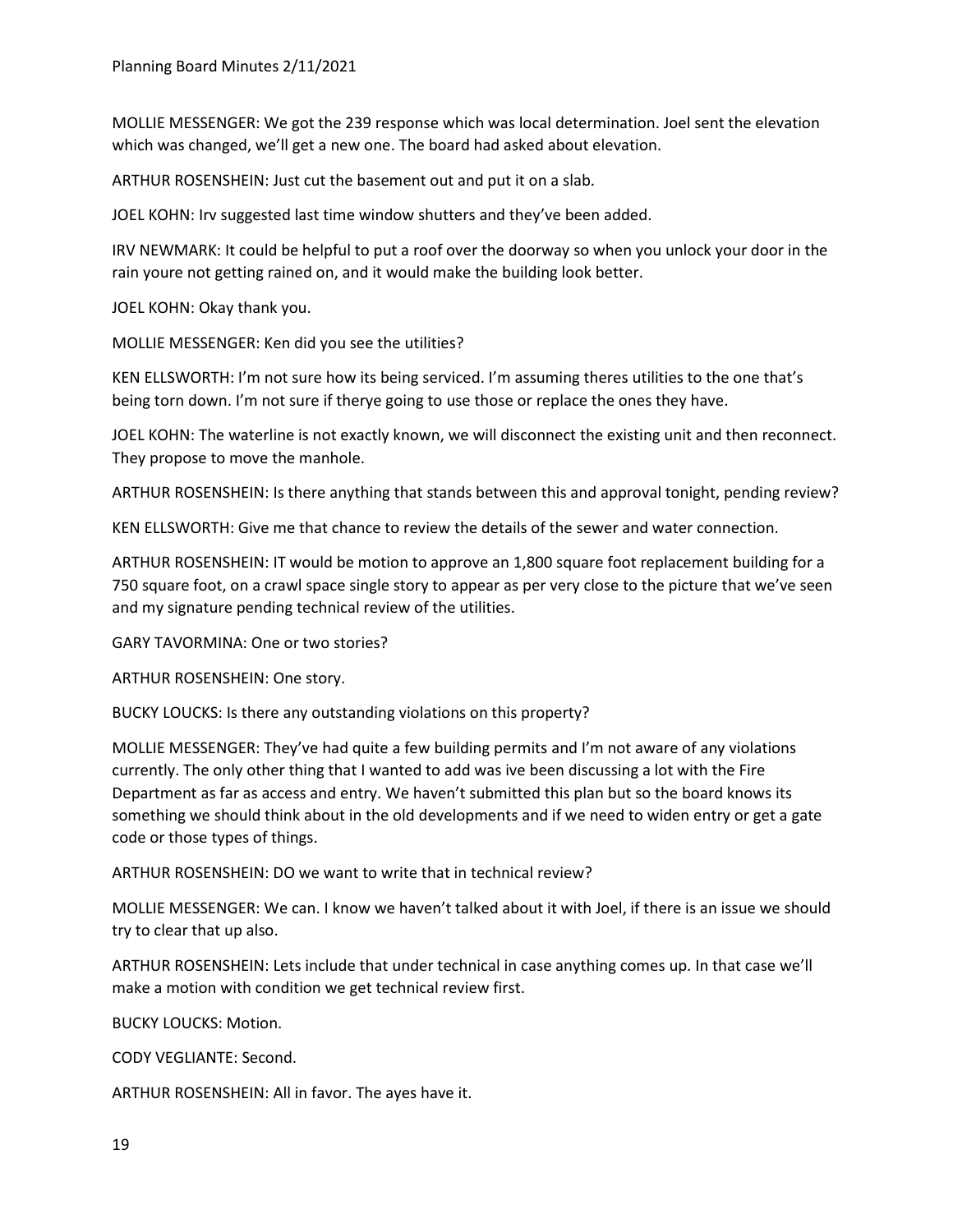# **OLD BUSINESS: 2. UTA – SBL# 36-1-52.1– Requests site plan approval for a new 30 x 65 swimming pool. Zone: R. Acres: 112.52. Location: 224 Pleasant Valley Rd., South Fallsburg. Cross Roads: Brickman Rd.**

## **Joel Kohn and Jay Zieger represented.**

JOEL KOHN: Helen put together a memo with what happened in the past ten years.

HELEN BUDROCK: There was a lot of detail. Everybody got a copy of the chronology and it appears the only outstanding item is the walking path and it seems nobody wanted to take responsibility for it. I looked at the original pedestrian traffic study that was done and the work-around on the neighboring property, Camp Viznes, was not originally contemplated as that, it was contemplated to be on the road. I think because the applicant has exhausted the possibilities for diverting pedestrian traffic to that neighboring camp I think it is a short enough distance from looking at google maps and my knowledge of the area. It probably could be widened to make it safe. Its only a quarter mile until you get to the cross walk to rail trail. That was my conclusion and in the memo I recommended approving the swimming pool and having some conditions associated with the walking path and making sure it is complete this season.

ARTHUR ROSENSHEIN: How about not a sidewalk along the road. Would we ask for a sidewalk now or say give the Town the right to build it and put the plans in.

HELEN BUDROCK: That's the boards decision. The best solution would be a sidewalk, and the safest. But in absence of that the easement and dedication and design so the town can build it when and if it becomes an issue.

JOEL KOHN: The camp does not own the property where theyre going to walk in front of so I'm not sure what they can dedicate to the town as far as sidewalks go.

ARTHUR ROSENSHEIN: Not asking for it to be build but asking for the design and right of the town if we eventually add in sidewalks.

JAY ZIEGER: The sidewalk to get to the cross walk, a lot of that land is not this camp.

HELEN BUDROCK: Just what you own along the road. UTA's property frontage.

JOEL KOHN: Its only a small area.

ARTHUR ROSENSHEIN: Whatever it is. Just the right to build it if we need to. The design and right to build and whatever frontage there is.

JAY ZIEGER: We can show the area and I don't think you want the easement now but we can put it in language that dedication at request of the town.

ARTHUR ROSENSHEIN: Is that legally binding?

PAULA KAY: We cant bind them over property they don't own. The town has tried to intervene but we have not been able to. If we bind them over the property that UTA owns but that's a piece of the problem.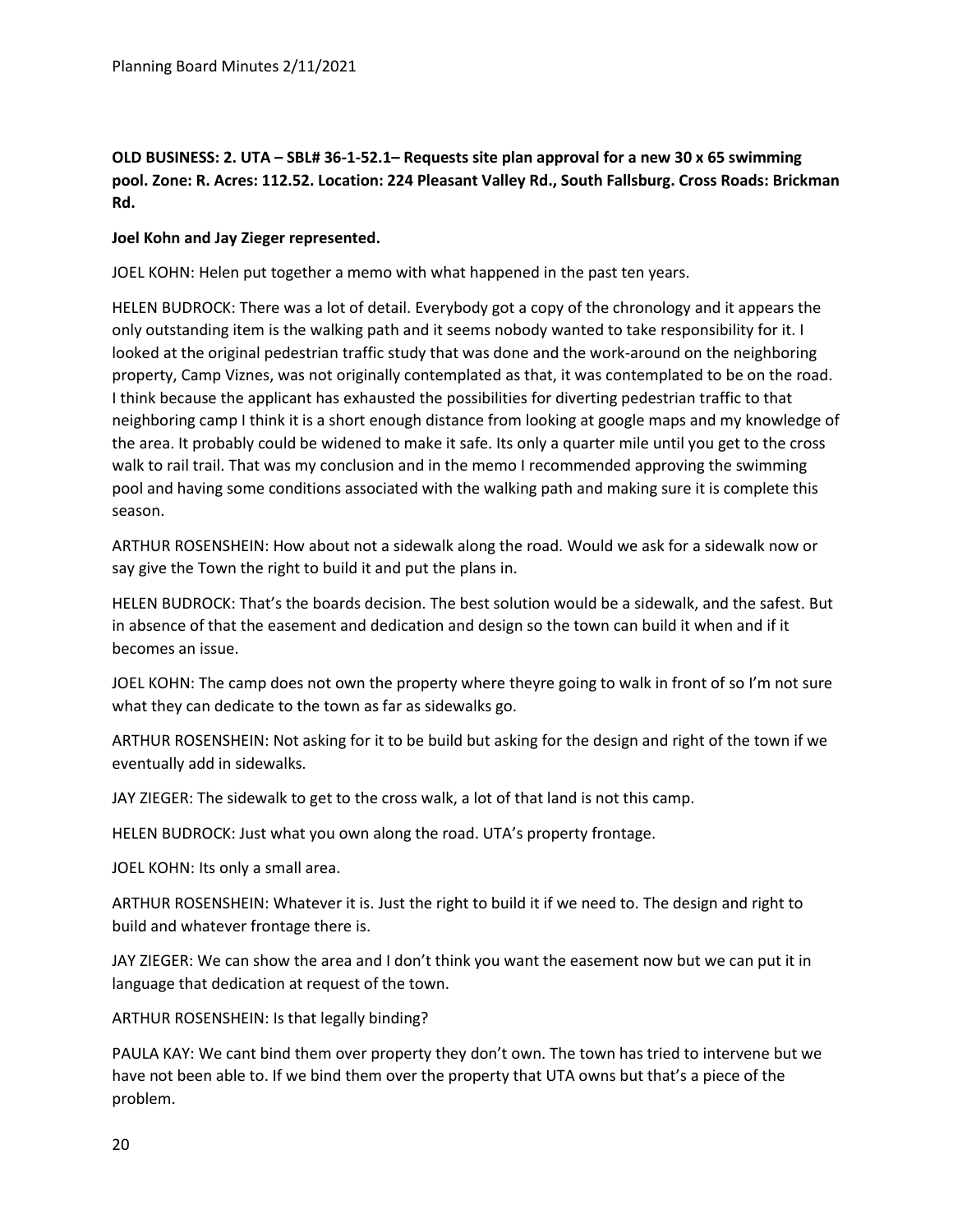ARTHUR ROSENSHEIN: It doesn't solve the issue but allow us to build if we need to.

PAULA KAY: I don't think we can legally bind them in this manner. I would suggest if theres something the town has to do we require them to put up a bond for the future.

BUCKY LOUCKS: If something comes next to them in the future we can get a sidewalk, then we get the sidewalk put together and a problem solved.

HELEN BUDROCK: A starting point.

JAY ZIEGER: Would it work for you if we put on the map, show the area, and language irrevocable offer of dedication to the town upon request of the town.

PAULA KAY: Yes. We have to be careful of language so the county doesn't take it and divide off as a separate parcel. Lets work together on language. We also want to make sure if the board is contemplating approval that reiterates the boards stance that its dangerous for groups to walk on the road into town and that's the purpose of this. For the sidewalk and offer of dedication.

ARTHUR ROSENSHEIN: That language sounds good and its been recorded.

HELEN BUDROCK: I think an important issue in the short term that the applicant is still willing to work with the town highway department to see what can be done within the bounds of the right-of-way if theres obstacles like bushes, landscaping, rocks, that would force people into the roadway. There are a couple of spots that theres vegetation or something else in their way.

PAULA KAY: And the number of children that are walking, our Police Chief needs to be notified. All of the protections need to remain.

JOEL KOHN: Its all been spelled out in the pedestrian study.

PAULA KAY: I know but youre approving what is a potentially dangerous situation so we need to reiterate it in whatever approval youre going to do tonight.

ARTHUR ROSENSHEIN: We are asking for the language on the side walk, the applicant is reaffirming the commitment to the plan that we have already for the pedestrian way, and an approval for the building of the pool as presented.

MOLLIE MESSENGER: The design of the sidewalk and working of the highway to clear areas along the side of the road.

HELEN BUDROCK: In my memo I recommended a performance bond to cover the cost of improvements but that can be determined if necessary after the snow melts.

ARTHUR ROSENSHEIN: The language that has been developed is being reaffirmed from the previous agreement.

PAULA KAY: And maybe put that in a note on the map too. Everyone will see it.

ARTHUR ROSENSHEIN: Note on map to reaffirm sidewalk and language to be developed. With that we can make an approval of the pool.

BUCKY LOUCKS: Motion.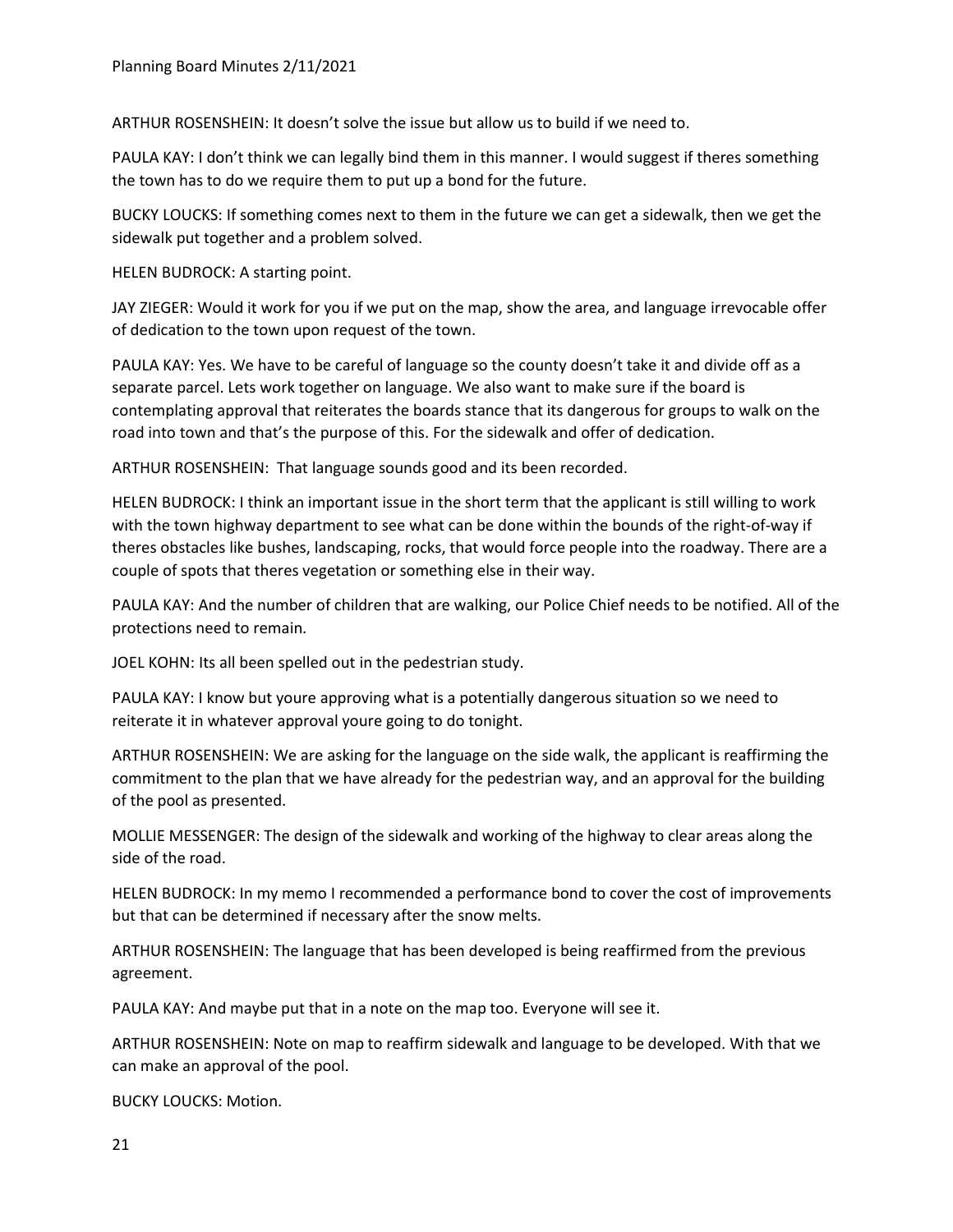Planning Board Minutes 2/11/2021

IRV NEWMARK: Second.

ARTHUR ROSENSHEIN: All in favor. Unanimous.

# **OLD BUSINESS: 3. REFUAH HEALTH CENTER – SBL# 50-5-15.2 – Requests special permit to operate a hospital/medical diagnostic center. Zone: B. Acres: 2.33. Location: 36 Laurel Avenue, So. Fallsburg. Cross Roads: SR 42/Pleasant Valley Rd.**

## **JAY ZIEGER and MIKE REILLLY represented.**

MIKE REILLLY : Since the workshop meeting we had a structural engineer look at the building. The building is in no danger of collapse. I am still waiting for a letter report from the structural engineer, John Fuller out of Port Jervis. He took a look at the site with one of Refuahs reps. We were given an estimate on cost to knock down the building, \$660,000 to knock it down, not abate it. Theres a bunch of things that aren't included so the overall price is going to be more.

As far as the site plan goes I think I developed a decent plan that will alleviate some of the problems that are out there now. Quite a bit of parking, two entrances now, the proposed entrance meets site distance, I know that was a concern. We need help with the Zoning Board because we're over the lot coverage, the max lot coverage is 25% and I'm at 46.61. a lot of that is result of the building still being there.

ARTHUR ROSENSHEIN: If you discount the building what is the coverage?

MIKE REILLLY : Right around 30%.

MOLLIE MESSENGER: Now that you know the building is not in structural disrepair did they consider renovating it?

MIKE REILLLY : I don't know the answer. I don't think theyre interested. Its in poor shape even though its structurally okay.

MOLLIE MESSENGER: Like the roof being open. MIKE REILLLY : Exactly.

HELEN BUDROCK: That was the original intention and that's why the town allowed them to build the other buildings that were supposed to be temporary.

JAY ZIEGER: The problem is this estimate was better than expected. The last estimates were in the million dollar range.

ARTHUR ROSENSHEIN: So you want us to turn you down because of lot coverage?

MIKE REILLLY : Yeah.

MOLLIE MESSENGER: If youre going to the Zoning Board you should kosher the entire site. It has never gotten a variance in order to operate the way it does with the offices, the use of it, all of that. We all know it's a great service but if youre going to go, lets make this correct.

PAULA KAY: It needs a use variance?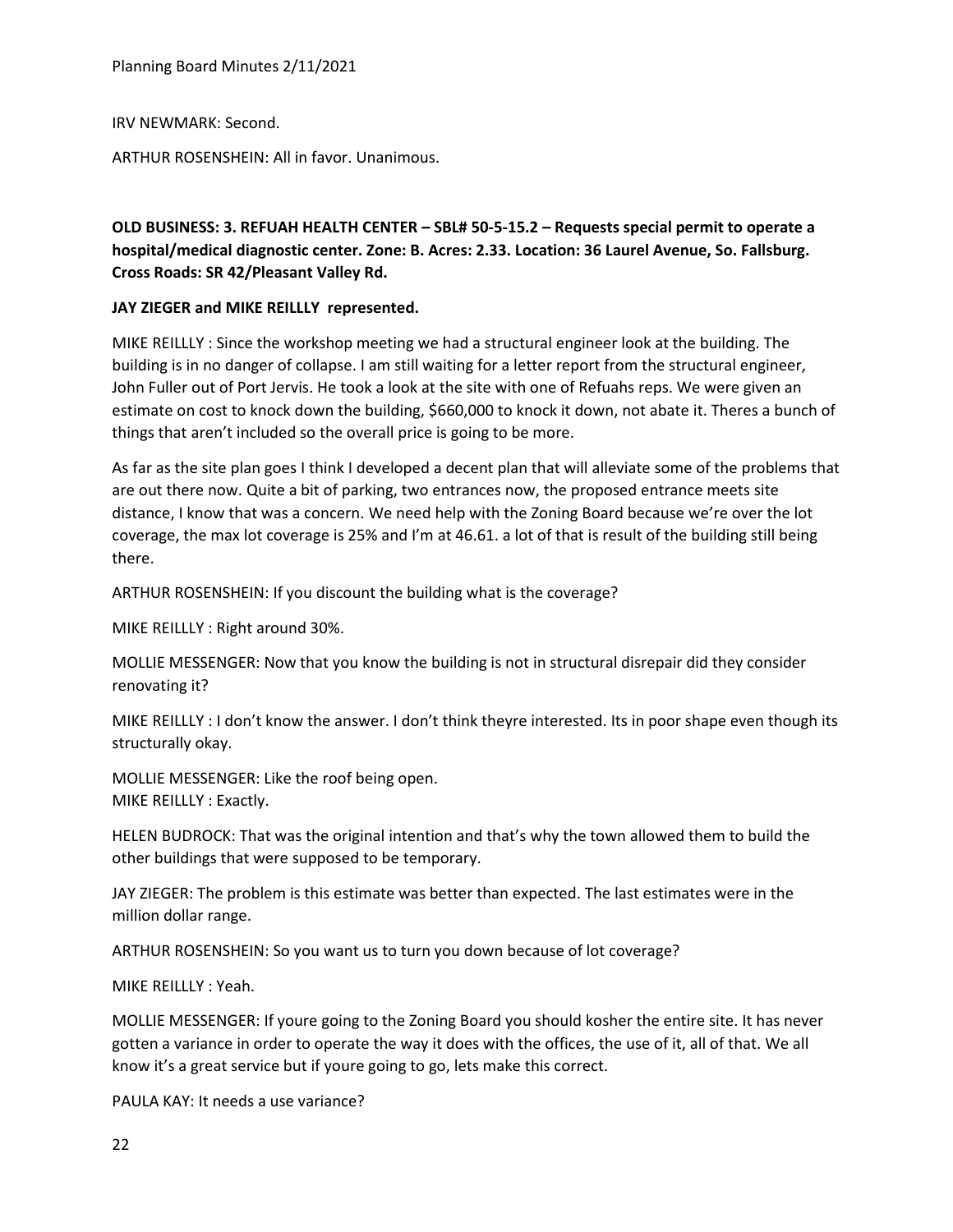MOLLIE MESSENGER: It always have.

PAULA KAY: Lets get this cleaned up completely.

ARTHUR ROSENSHEIN: They will be applying for a special use permit in the end right? Can we issue special use if it isn't all koshered? Are there underlying violations?

MOLLIE MESSENGER: eventually they'll get that cleaned up, they have to get area and use variances, limits and structures.

ARTHUR ROSENSHEIN: We cant do anything until that is taken care of.

PAULA KAY: Correct.

GARY TAVORMINA: If they do a new building are they going to remove the buildings that are there now, the temporary structures?

JAY ZIEGER: We are not planning on removing the building in the immediate future.

ARTHUR ROSENSHEIN: Not the old school, talking about the-

GARY TAVORMINA: Talking about temporary building, will they be removed if you take down the other building and building a new one.

MIKE REILLLY : I would imagine but we'll have to confirm with the owner. If they put the money into a brand new building I would imagine they would get rid of the modular units.

PAUL LUYCK: Is there a timeline on removing the school?

MIKE REILLLY : Not yet.

JAY ZIEGER: Its really a function of money.

MOLLIE MESSENGER: I appreciate the large parking lot and two entrances. Where are the busses going to be housed?

MIKE REILLLY : Theres busses that are kept there?

MOLLIE MESSENGER: Yeah they have mobile offices that are kept there, there's at least 3 or 4 busses there at all times. They need to be parked, I don't know where, I don't know how often they use them.

MIKE REILLLY : I'll look into that, theres no apparent spot for them to be stored now.

MOLLIE MESSENGER: Is there emergency vehicle room in the front, a fire land and drop off area?

MIKE REILLLY : Yeah, its not called out like that but there should be plenty of room on the bottom of the site, on the south side by one of the modular. I can call that out better and hash it.

MOLLIE MESSENGER: Okay.

ARTHUR ROSENSHEIN: The motion is to deny the special permit until the lot coverage issue and any others are cleared. Can I have a motion for denial?

GARY TAVORMINA: Motion.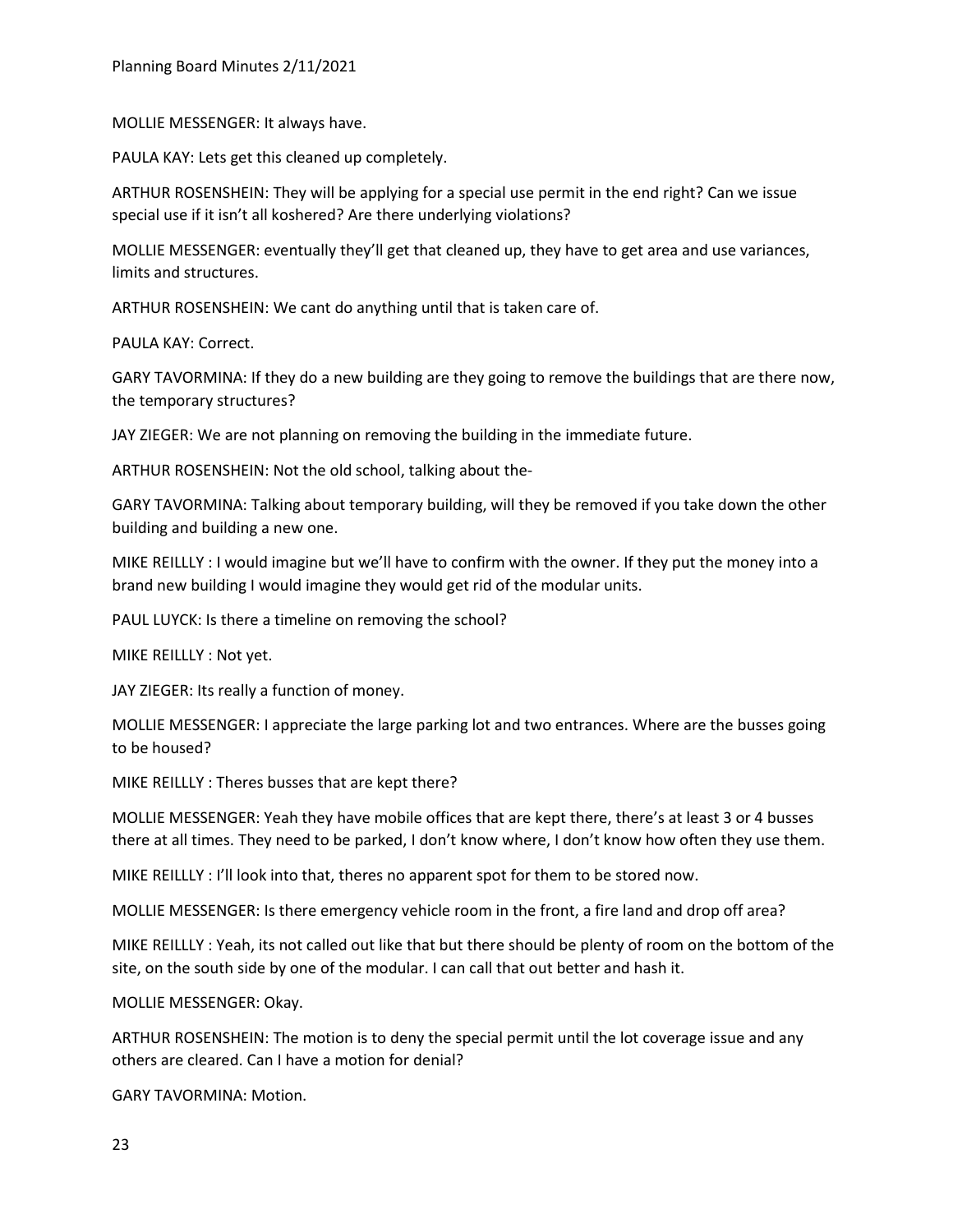Planning Board Minutes 2/11/2021

PAUL LUYCK: Second.

ARTHUR ROSENSHEIN: All in favor. You are denied.

MIKE REILLLY : Mollie I'll give you a call to discuss these variances.

**OLD BUSINESS: 4. NEW PINES – SBL# 39-1-88.1 – Requests site plan amendment to relocate units ½ and the caretaker's unit. Amendment to include the increase in units from 75 units to 79 units. Zone: R. Acres: 45.01. Location: Laurel Ave., South Fallsburg. Cross Roads: Laurel Park Rd.**

### **JAY ZIEGER represented.**

JAY ZIEGER: what were looking for is an amendment to the site plan based on the field that was there, units 1 and 2 had to be moved slightly, and starting out the site now has 74 units it was approved for 37 duplex homes. The allowable density on this site is 121 units. We're looking for an amendment to the site plan. Duplex homes 1 and 2 would shift slightly. There was some buried electric lines and a water main that they needed to avoid for that unit and units 3 and 4. They want to move the care taker house a little closer to the entrance where the road splits and add units 75,76,77,78.

### ARTHUR ROSENSHEIN: How much is built?

JAY ZIEGER: Don't know exactly but its very much into construction. Many of the buildings are already up. All the infrastructure are in. I think theyre looking for occupancy.

ARTHUR ROSENSHEIN: I would assume the buildings that are up have already been sold?

JAY ZIEGER: May be under contract, I don't think anything's been sold yet because its still one parcel.

ARTHUR ROSENSHEIN: What are you going to do about the amenities that youre removing? Handball, Basketball, etc.

JAY ZIEGER: In terms of the homeowners?

ARTHUR ROSENSHEIN: Yeah you have sold these homes with amenities to the other people. now youre taking away the amenities.

JAY ZIEGER: We'll have to file an amendment or what were including in the amenities wilt the attorney general and everybody will be buying subject to the offering plan.

ARTHUR ROSENSHEIN: Are you planning to replace them on-site?

JAY ZIEGER: No. the buyers that we have spoken to actually prefer not to have them.

HELEN BUDROCK: What does it do to your lot coverage? I know you said you were within the density calculations but that's a raw gross density calculation.

JAY ZIEGER: I believe they're under lot calculation. They were way under and were only talking about the footprint of two additional buildings. But I can have Glenn indicate that on his map.

HELEN BUDROCK: An exact number would be helpful.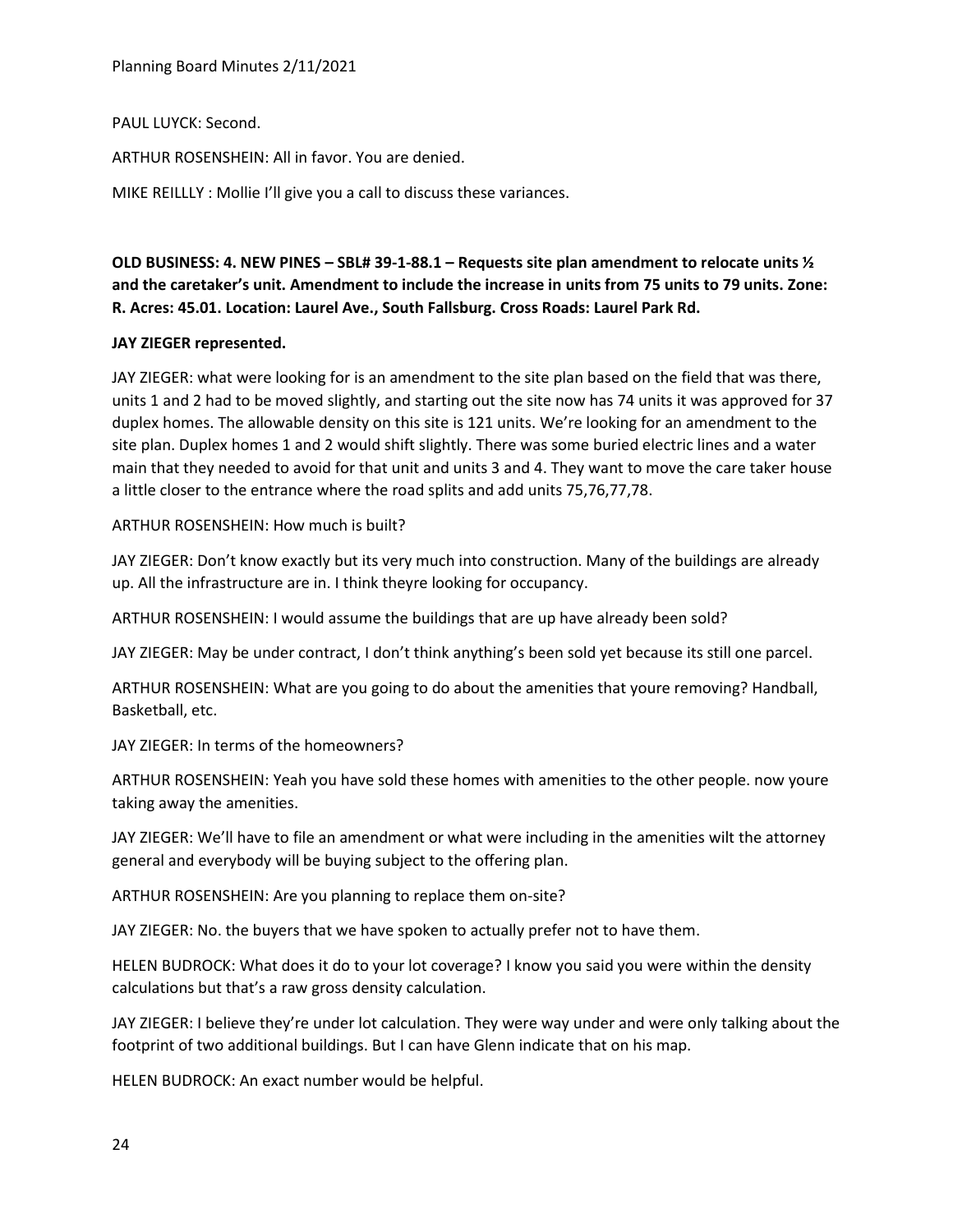BUCKY LOUCKS: I guess without exact numbers we cant go further tonight.

ARTHUR ROSENSHEIN: No we cant go further. We need reports. I want Helen to review this and tell us what the implications are of this. It's a rather major change.

HELEN BUDROCK: Any implications from a utilities standpoint, water, sewer?

JAY ZIEGER: We didn't see any, Glenn didn't indicate concern.

KEN ELLSWORTH: The utilities are shown as being revised. The only thing I saw missing was a waste water line that comes from the pool but I'm sure Glen has a place to put that. Utilities are set aside from grades and looking at that but I'm sure they work. I looked, Helen can double check, common area, recreation, lot coverage, all those things fall within the guidelines of what they should be doing.

JAY ZIEGER: Again this is a site that can theoretically have 121 units. With this we're at 78.

ARTHUR ROSENSHEIN: How did you determine the buyers weren't interested in the amenities?

JAY ZIEGER: Speaking to them.

ARTHUR ROSENSHEIN: Okay then. Just a little surprised.

JAY ZIEGER: Some of the amenities are important., like the community center and pools.

ARTHUR ROSENSHEIN: I'm speaking from ignorance, I have no idea to know what these groups like or don't like. I'm taking your word.

BUCKY LOUCKS: If you ask me handball is pretty big by them. I could see you coming down the road and wanting a court put in.

JAY ZIEGER: Right now we don't. if eventually they do we'll have to come back and ask for an amendment.

PAULA KAY: Are you going to have to change filings with the state?

JAY ZIEGER: In terms of an offering plan? The plan includes whats in there. I don't know if the offering plan has been filed with the AG or not but it'll have to be filed before they can sell. And in the plan it will disclose whats being offered on the site and right now it doesn't include that basketball or handball court.

MOLLIE MESSENGER: Is there a middle ground? Youre taking away a lot of recreation and there's still room to put recreation in. do they need another community center?

PAULA KAY: Its an extra burden on the towns recreational facilities.

GARY TAVORMINA: What happened to the original 74 homes on each lot?

ARTHUR ROSENSHEIN: They're asking to amend it.

JAY ZIEGER: It wasn't an agreement, Gary, that's what they applied for. They are within zoning to allow what theyre asking for now.

ARTHUR ROSENSHEIN: It was not a bargain, they are not tied to it.